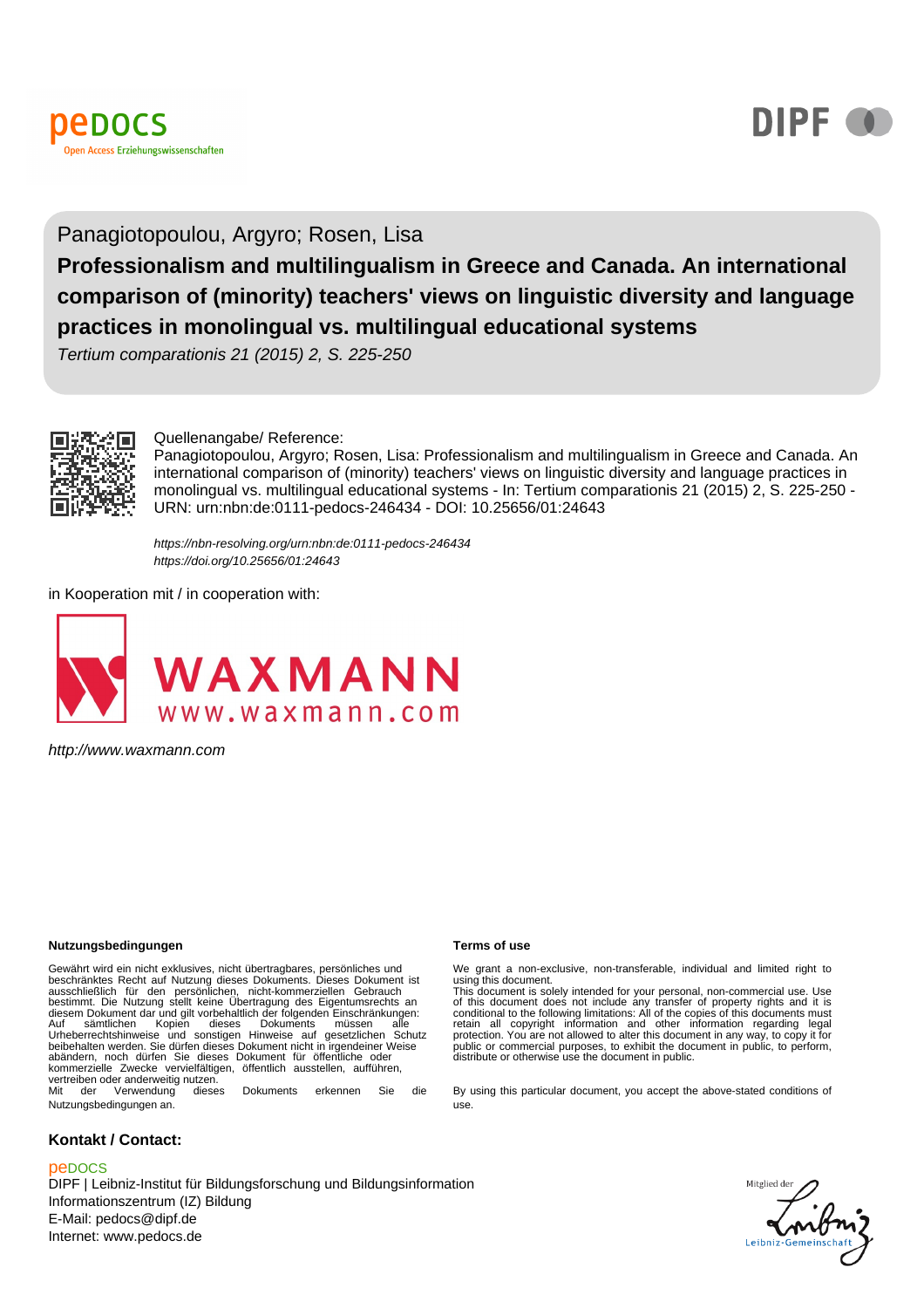

*Tertium Comparationis Journal für International und Interkulturell Vergleichende Erziehungswissenschaft Vol. 21, No. 2, pp. 225–250, 2015 Copyright © 2015 Waxmann Verlag GmbH Printed in Germany. All rights reserved*

# Professionalism and multilingualism in Greece and Canada: An international comparison of (minority) teachers' views on linguistic diversity and language practices in monolingual vs. multilingual educational systems

*Argyro Panagiotopoulou University of Cologne* 

*Lisa Rosen Osnabrück University* 

### *Abstract*

In this article we present the design of the research project 'Migration-Related Multilingualism and Pedagogical Professionalism' and provide a first look at the material. After a brief introduction, we present our initial thoughts and considerations about pre-service teachers in Germany which motivated us to create this internationally comparative study (2). The following section introduces the research design including our research question and the research fields (3.1), European and Canadian contexts for comparison (3.2), the special situation of German schools abroad in these contexts (3.3), and the methodological framework of the current research (3.4). Afterwards, we provide a first look at the empirical data using excerpts from expert interviews with multilingual (minority) teachers at the German Schools in Athens and in Montreal about their views on migration-related multilingualism, linguistic diversity and language practices (4). In the context of research trips in 2013 and 2014, we conducted a total of forty-one interviews in Greek and German. In the conclusion, we formulate a hypothesis and a question which we propose to pursue further in our future research (5).

## 1. Introduction

With increasing migration into and within already culturally diverse European countries, there is an urgent need to share more knowledge about the potential and challenges of cultural, social, and linguistic diversity in schools and in pre-service teacher education. In recent years, both OECD (e.g. OECD, 2014) studies and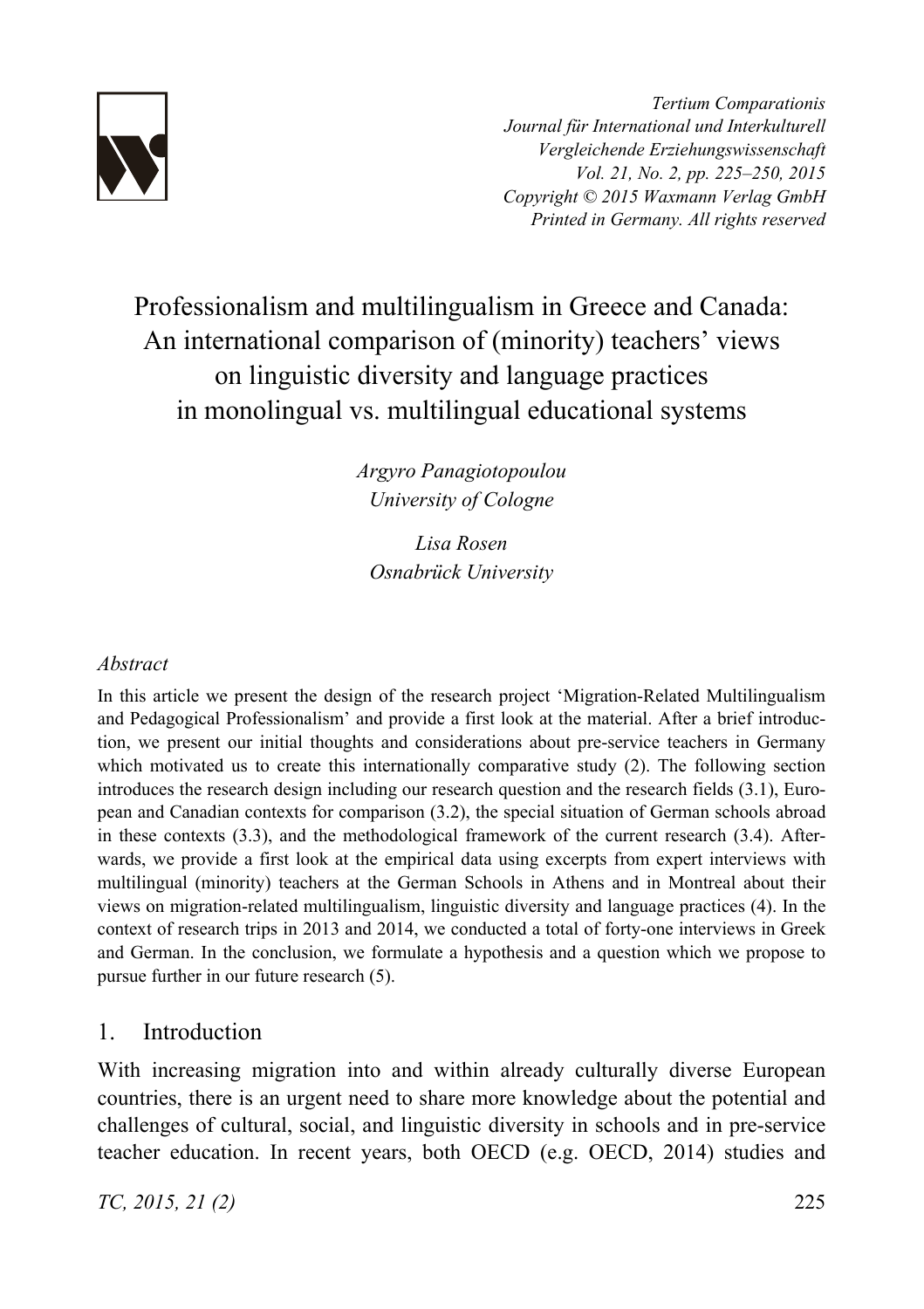European comparative reports have identified selective systems and monolingual systems as particularly in need of innovation in this specific field. The 2008 European Union report entitled 'Education and Migration – strategies for integrating migrant children in European schools and societies<sup>,1</sup> aptly illustrates this need: "It is obvious that selective systems contribute *to increasing the problems of minority children* [emphasis in original] and do little to support them." (Heckmann, 2008, p. 21)

Heckmann (2008) also highlights a special kind of selection as a problem area, namely "the absence of minority teachers in schools." This means that there is a lack of pedagogical professionals who are immigrants or who have immigrant parents, in spite of the fact that the presence of such professionals would grant support to minority and multilingual students. To improve the situation, it has been recommended that minority youth in selective and monolingual systems be encouraged to pursue teaching careers. An additional recommendation is the hiring of more minority and multilingual teachers in order to support multilingual students in school:

Teachers of a migrant and minority background have a positive influence on migrant achievement in schools. … Recommendation: Encourage young people of migration background into teaching careers. Schools should hire more teachers with a migration background (ibid., p. 83).

These discussions are linked to recent deliberations and recommendations in German education policy making. Over the past decade, policy programs in Germany have started to focus on the opportunities and potential related to the presence of minority teachers at school. Multilingual (minority) teachers in particular are generally expected to support multilingual (minority) students. German policy programs discuss the diversity of teachers and pre-service teachers as a major strategy for reducing the educational disadvantages of minority students and enhancing the school system's linguistic diversity and intercultural receptiveness (cf. MSW NRW 2007, 2010).

In this article, we use the term 'multilingual (minority) teachers'. This term is rather uncommon in the German-speaking areas of Europe where the term 'teachers and students with migration backgrounds' is more widely used. To portray the complexity of the issue, we prefer the translated description '(prospective) pedagogic professionals with migration-related multilingualism', but have simplified this to 'multilingual (minority) teachers'. We thereby intend to affiliate ourselves with the international (especially the English-speaking) discourse, which uses – at least in the German reception – the term 'minority teachers' (cf. Heckmann, 2008; Georgi, 2013a). We intentionally add 'multilingual' to the term in order not to reproduce the attribution, albeit often positive, that teachers with migration backgrounds are automatically multilingual; they could as well have been raised mono-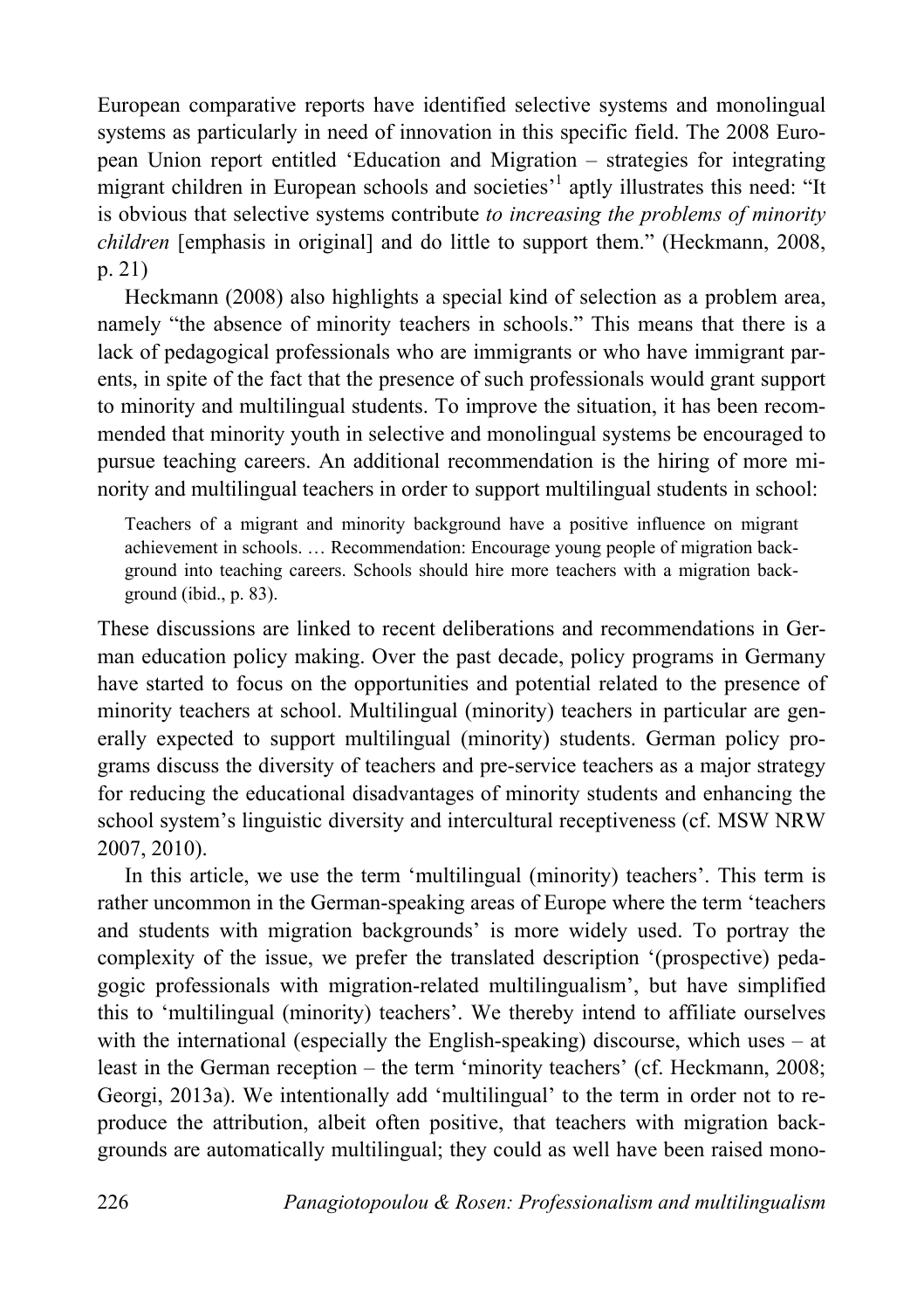lingually or consider themselves to be monolingual. Furthermore, we deliberately put the term 'minority' in brackets, in order to differentiate between teachers from immigrant families (e.g. the pre-service teachers involved in the study we present in this section) and teachers who are not considered to be migrants according to the German understanding of the term or who do not consider themselves to be migrants although they have lived and worked abroad as members of a national minority for extended periods of time (e.g. tenured teachers from Germany who work at German schools abroad). This differentiation is also crucial in light of our research question (see section 3). We switch between the terms 'with migration backgrounds' and 'multilingual (minority) teachers' whenever we present the respective terminology of a specific discourse in quotes and references or the selfdefinition of the interviewees.

2. Initial results about the views of pre-service teachers raised multilingually in Germany – a starting point for the conception of an internationally comparative project

Based on initial findings we are going to present in this section, we need to question, or rather qualify, education policy makers' optimism that minority teachers contribute to the reduction of educational disadvantages for minority students due to their (innate) multilingual and intercultural competence (for similar findings, see Rotter, 2014, p. 281; Bandorski & Karakasoğlu, 2013, p. 152; Georgi, Ackermann & Karakaş, 2011, p. 272; Karakaşoğlu, 2011, p. 131). Since 2013, we have conducted peer interviews with 32 pre-service teachers in the context of the teachingresearch project 'Diversity in the Staff Room'.<sup>2</sup> These interviews were primarily conducted with (and by) multilingual (minority) students at the University of Cologne, Germany. In the interviews, two students interviewed one another with the help of an interview guide (cf. Friebertshäuser & Langer, 2010; Marotzki, 2006; Schmidt, 2009) about their experiences with language diversity, their language practices, their assumptions about special linguistic abilities of multilinguals, and also about prejudices against migration-related multilingualism (for details, see Panagiotopoulou & Rosen, 2015b; in the following, we also refer to this source).<sup>3</sup>

The data collected in the context of these peer interviews has a special quality: From a methodological research perspective, one may argue that the data is not sufficiently valid having been conducted by students, considered at best semiprofessionals. What speaks in favour of this method, however, is that peer interviews may allow a less asymmetric interviewer-interviewee relationship. That can be viewed as more beneficial than a 'traditional' setting taking into account the opportunities of peer learning: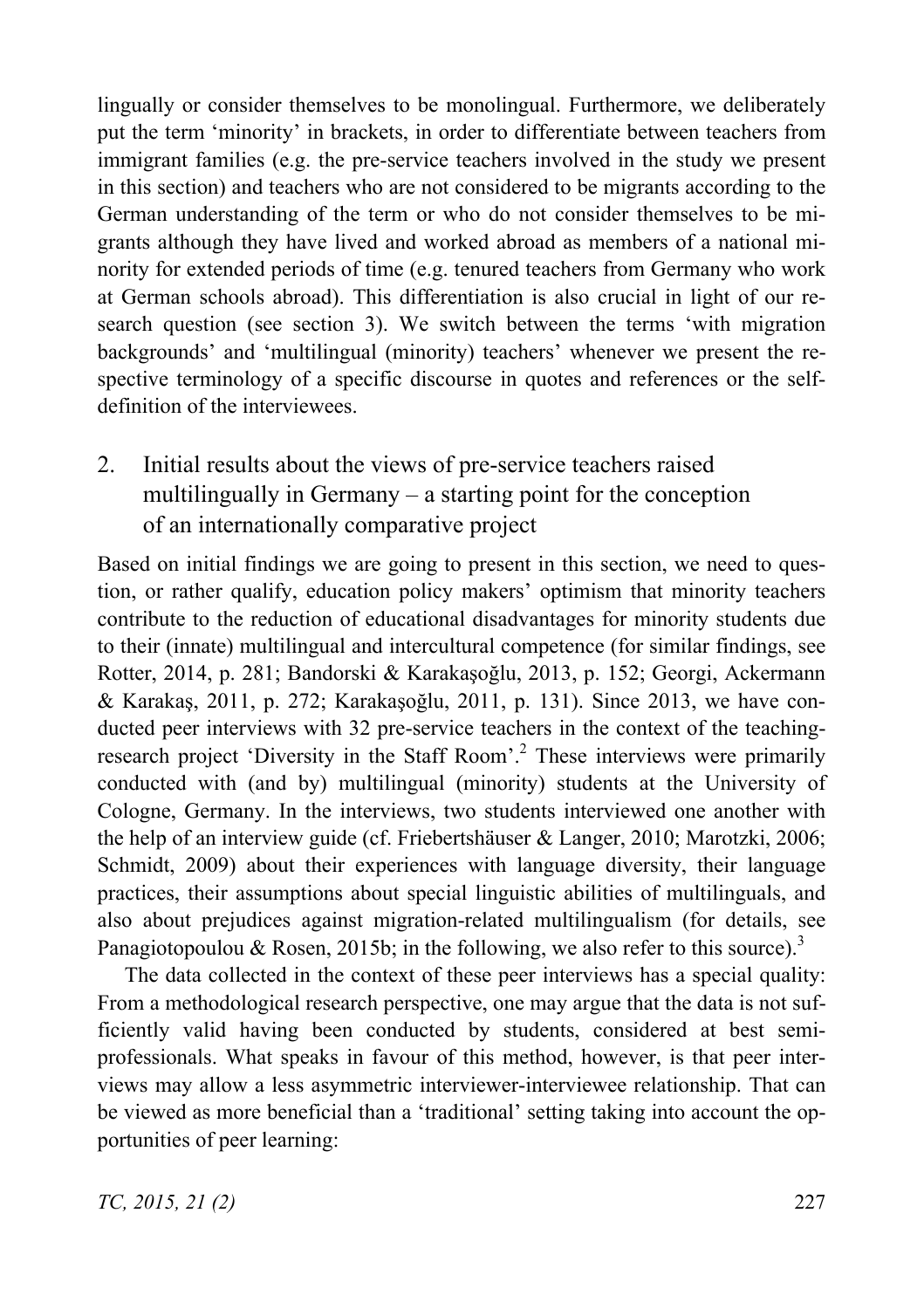Peer learning promotes certain types of learning outcomes … [e.g.] Critical enquiry and reflection. Challenges to existing ways of thinking arise from more detailed interchanges between students in which points of view are argued and positions justified. It provides opportunities for formulating questions rather than simply responding to those posed by others. There is evidence to suggest that fostering critical reflection and reassessment of views more readily comes from interchange between peers than even from well-planned discussion sessions with teachers. … Students are often better able to reflect on and explore ideas when the presence and authority of a staff member do not influence them. In peer learning contexts students generally communicate more about the subject area than they do when staff are present. They are able to articulate what they understand and to be more open to be critiqued by peers, as well as learning from listening to and critiquing others (Boud, 2002, p. 8).

Guideline-directed peer interviews encourage students to connect the experiences of their language practices in the context of their everyday environment as well as in educational contexts.<sup>4</sup> In these interviews the students talk about their heteroglossic reality and their complex and dynamic language practices (García, 2009) and assess their migration-related multilingualism differently: The initial results reveal that to some extent the language practices are evaluated negatively as solutions resorted to out of embarrassment or as sidestepping by multilinguals; on the other hand, these practices are described as natural language activities, used primarily in real-life contexts but also in everyday communication among multilingual students. What these views have in common is the underlying notion of *additive* or parallel acquisition of two languages,<sup>5</sup> which can be consolidated with the help of the concept of "separate bilingualism" or "parallel monolingualism" (Heller, 1999; cf. Creese  $\&$  Blackledge, 2010, p. 105). With the help of this concept the students' *demand for the dichotomy of languages* (in school versus outside of school and in private versus public realms) seems plausible. Only because language practices are not presented as intertwined in terms of "translanguaging" (García, 2009) or "flexible bilingualism" (Creese & Blackledge, 2010, p. 108), a strict separation, the switching, between these language practices becomes thinkable and realizable (cf. ibid., p. 105). These views on multilingualism are compatible with noted language ideologies. Building on the "imagined community of the nation," national education systems across Europe tend to enforce the use of a common (national) language in order to integrate all subgroups in the population (cf. Berthele, 2010, p.  $2 f$ .)<sup>6</sup>. According to Berthele (ibid., p. 2), the neglect of all other minority languages or language varieties in this context generally adheres to "a European stereotype of what constitutes a nation (one language, one culture, one people, one territory)." The interviewed and interviewing pre-service teachers argue along similar lines when they legitimate their prospective (imagined) monolingual classroom communities by excluding the (supposedly foreign) minority languages. The (im-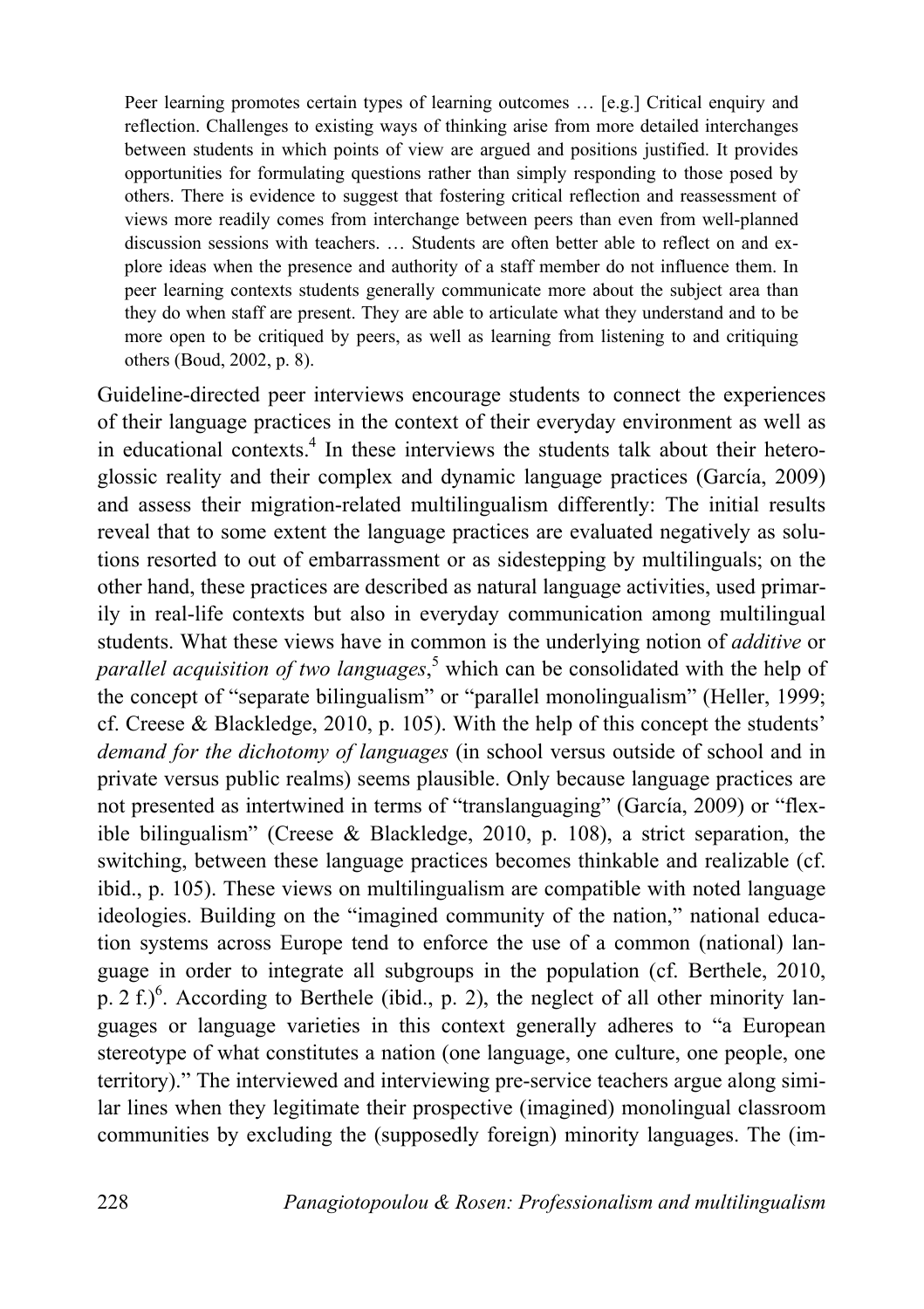plicit) motto is: *Multilingualism jeopardizes the social integration of subgroups and thus the intended group cohesion*. The experienced *upbringing towards monolingualism* is therefore construed retrospectively *as a task in sensitization and at the same time as a moral obligation*. Additionally, some students postulate such monolingualism as part of their future professional activities.

[W]ith respect to my school years, … well, so I think that it's important, to um to somehow give the students the feeling, or n- to be sensitive, that when it's when someone's there, who doesn't understand the language, whether it's fair, to speak a language, that this person doesn't understand (…) so as to try somehow; … that it is worth it to speak a language, that everyone understands …

Overall, the analysis of the peer interviews shows that these pre-service teachers describe the experienced (self-)exclusion of their (personal) 'non-German languages' in educational contexts only to a limited extent as illegitimate or discriminating; they barely dissociate themselves from the corresponding strategies of the German school system. In summary, the pre-service teachers endorse monolingual action in the context of the German educational system.

One finding in particular prompted us to devise an internationally comparative research project to compare teachers' views on multilingualism in selective and monolingually organized educational systems, on the one hand, and in educational systems that tend to be inclusive and multilingual, on the other. The educational experiences of multilingual pre-service teachers have proven to be relevant. The students report that their teachers intervened when they used so-called heritage languages and used the supposed, unequivocal right of the German-speaking majority to understand any conversation between members of a minority as an argument. Therefore, these students were required, as one interviewee points out, to "only speak German … even amongst ourselves."

[S]o we should only speak German, and this also had such a negative influence on me, that even today I still … always try to speak German when Germans, only Germans, are around me. Also even with my son, so that I um also may have been speaking with him in Turkish earlier, and as soon as a German joins us, then I switch to German, because I have the feeling, everyone has to understand me, … this goes back to the time when I was in school because there the teachers there always, truly always, pointed that out to me.

The student describes that she refrains from using Turkish in her everyday life whenever she wants or needs to ensure that she is being understood by speakers of German despite being aware of the "negative influence" of the school system's requirement to speak German. The experienced linguistic discrimination, or 'linguicism' (Dirim, 2010), in this case due to the "German only" strategy, continues to affect these students in their university-level teacher training. "As a teacher I find this a little problematic, how to be able to implement this [referring to multi-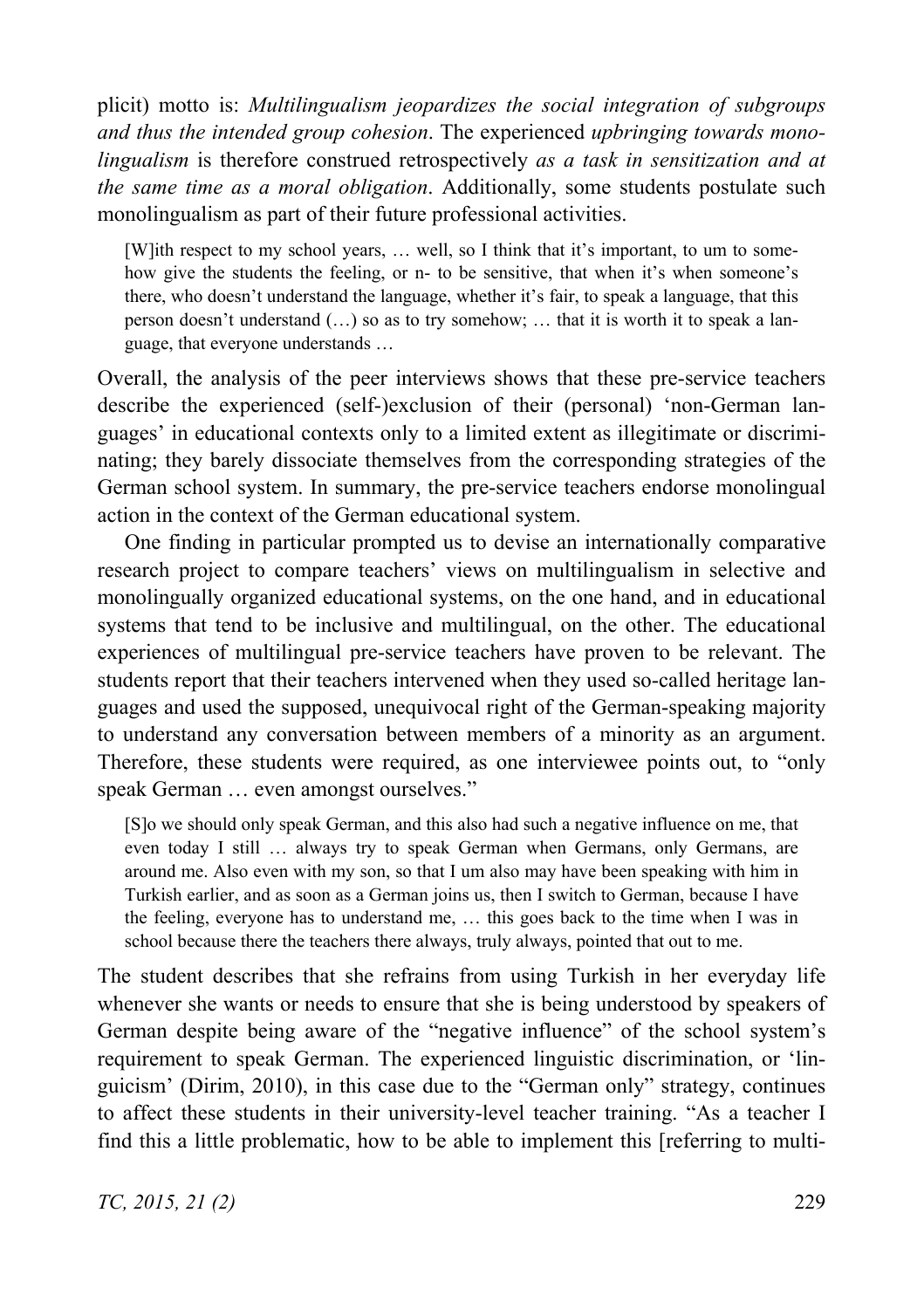lingualism] now". Multilingual pre-service teachers report that they feel overwhelmed by the expectation of dealing with multilingual children, by figuring out the role their multilingualism may play in this context and how they can promote educational processes.

Our results are consistent with those from previous studies involving interviews with immigrant teachers. These educators report that they apply their multilingualism as a teaching resource only to a very limited degree. They are more likely to use non-German languages to discipline and reprimand minority students, but they do not attempt to "connect with" students who speak the same languages. Above all, they are careful to ensure that the use of minority languages does not generate "incomprehensibility" among the "rest of the students" (cf. Georgi, 2013b, p. 231). With respect to the orientation towards linguistic norms at school among minority and non-minority pre-service teachers, Schlickum (2013) also demonstrates in an explorative manner, by analysing group discussions, that "promotion of the national language at school is [considered to be] an obligation" (p. 115). No students, including those who are of ethnic minority heritage and, as the case may be, who are multilinguals, question the general "requirement to commit to the national language" (ibid.).

- 3. Design of the internationally comparative project 'Migration-Related Multilingualism and Pedagogical Professionalism'
- 3.1 Research question and central notions

Based on the previously illustrated research, we asked ourselves what types of biographical and professional educational experiences pedagogical professionals underwent at multilingually organized educational institutions outside of Germany. At the same time, we wondered whether multilingual (minority) teachers in those systems were better able to use their multilingual resources than multilingual (minority) teachers and pre-service teachers in monolingual German schools.

Thus, our research question is: Do the experiences gained by pedagogical professionals in multilingually organized educational settings interrelate with their views on migration-related multilingualism, linguistic diversity and language practices at school? If so, how?

This question contains several terms and concepts to be illustrated in the following paragraphs. First, what do we mean by "pedagogical professionals in the context of multilingually organized educational settings"?

According to Nittel (2011, p. 42), 'profession' as a category is linked to a specific, academic socialization as well as a practice which generally comprise the "entire professional biography", whereas Niklas Luhmann's systems-theoretical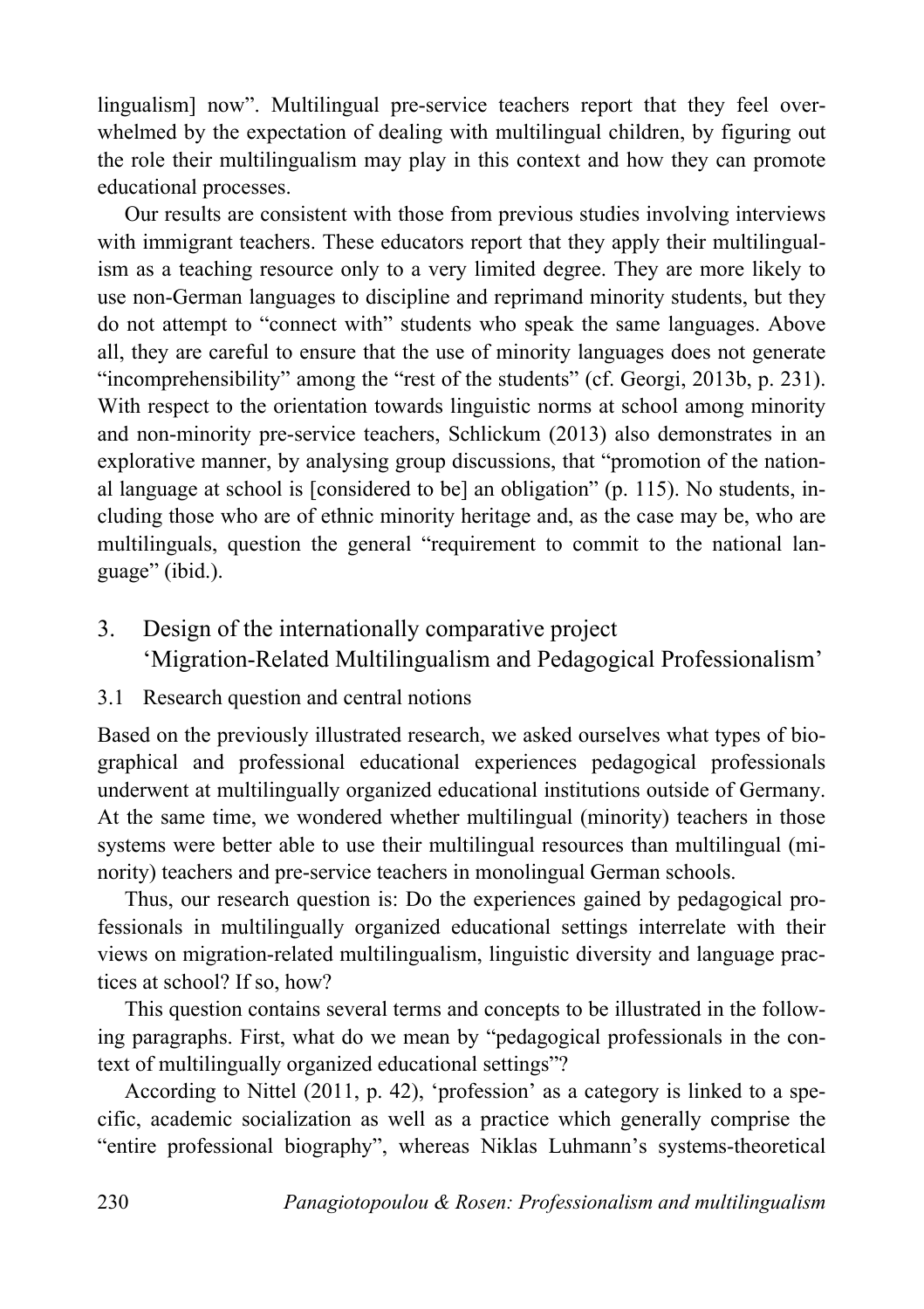approach on the conditions of a functionally differentiated society makes this definition appear outdated. Looking at the 'teacher profession' from this perspective, we assume that it remains strongly tied to a specific, nationally established educational system and thus appears inadequate for our project, even more so when taking into account international and transnational developments in educational systems and pedagogics – in terms of Luhmann's system theory, these conditions are summarized under the term 'world society'. For an internationally comparative project that is being conducted in various national educational systems and different educational institutions in addition to focusing on 'non-mainstream schooling', it is important to acquire a comprehensive understanding of professionalism and professionalization, in order to properly take into account the different educational and professional experiences of teachers.

So far, we have conducted our research at 'German Schools' abroad (also known as 'International German Schools' or 'Begegnungsschulen'<sup>7</sup>, which are international schools with dual systems) and at so-called 'Complementary Schools'. We do not preclude the possibility of expanding our research to also include mainstream schools in the future. In this article, however, we go into detail about German Schools in Athens and Montreal (section 3.2). It is important to bear in mind that German, along with English and French, enjoys a rather high status as a foreign language that is frequently taught at mainstream schools in Europe, including in Greece. In French- and English-speaking Canada, however, German tends to be considered as a family language ('L1 German') or 'heritage language' like Chinese, Italian, Punjabi, Arabic, Spanish, Portuguese, Greek and others (cf. Duff, 2008, p. 75, 83 f.). Two-thirds of teachers at 'German Schools' abroad have been socialized and professionalized in Germany. In our sample, however, there were also a few so-called 'local educators' who were not members of the majority in Germany; instead they grew up in immigrant families and were socialized as students with migrant backgrounds or minority children, and/or they were, furthermore, educated as (future) minority teachers at German universities (like the pre-service teachers that were involved in our study mentioned in section 2). This reflects the diversity of professional socializations of the teachers we interviewed. Complementary schools are also called *Heritage Language Schools, Supplementary Schools* or *Community Language Schools*; these are institutions that create an alternative, multilingual space for institutionalized bilingualism and multilingualism (cf. Creese  $\&$ Blackledge, 2010, p. 104) and employ multilingual (minority) teachers with different (academic) professional biographies. Because we can reasonably expect to encounter a large number of multilingual (minority) teachers in these social realms, we focus on these kinds of schools for the moment.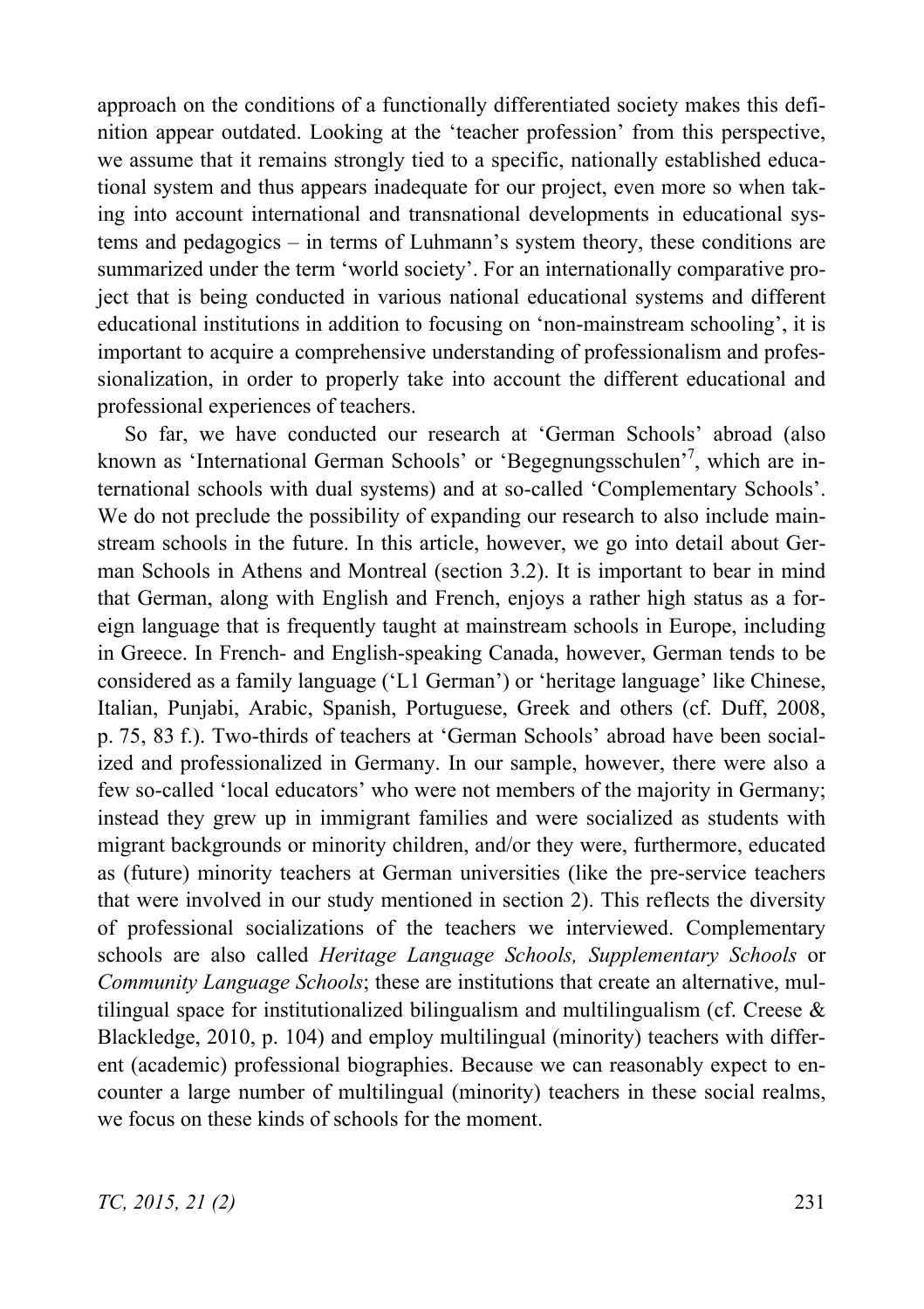For these reasons, we prefer the "category: the 'social realm of pedagogical actors" which Dieter Nittel (2011, p. 51), building on Anselm Strauss' (1990, 1993) social scientific approach of the social world, uses to describe "both pedagogical professional cultures that are materially mostly secure (tenured teachers), extraprofessional and freelance teachers (self-employed vocational trainers), teachers who are in precarious contracts and volunteer teachers."

Secondly, what is the underlying professional theoretical approach of our research? Nittel's definition of "professionalism as a genuine problem of action" (ibid., p. 44) and the distinction he establishes following Fritz Schütze, amongst others, is pivotal to our research:

Professionalism can be defined from two perspectives, specifically competence-theoretically and difference-theoretically … While the competence-oriented approach presupposes a rather harmonious model of professionalism, the difference-theoretical approach assumes a hardly resolvable relationship of tensions between the elements of the competency profile (Nittel, 2011, p. 48 f.).

This tense relationship is demonstrated among other things through pedagogical action in the shape of so-called "contradiction(s), paradoxes, and dilemmas" that can be reconstructed through research. In our future research, we would like to explore the "microcosm of professional action" (ibid.) using comparative ethnography in the above-mentioned fields. Here, we are especially interested in the professional treatment of migration-related multilingualism in these educational institutions. The term *professionalism* is central to our project because "it implies a determined action-theoretical way of viewing specific situations. Professionalism is not tied to the social form of 'profession'; instead, it describes the special quality of a person-related service that goes beyond the institutional complex of the profession" (ibid.).

In addition to these considerations, the competence-theoretical approach is also important for our current project although we do not focus on the skills and competencies, which – considering them from Nittel's perspective – "the professional subject" supposedly needs "in order to fulfill a certain task structure" (ibid.). Instead, we focus on the beliefs that pre-service and in-service teachers consider to be part of pedagogical professionalism (cf. König, 2010, p. 66).<sup>8</sup> In addition to other aspects, such as professional competences, many researchers highlight these views and beliefs as preconditions for dealing with diversity at school (cf. Merz-Atalik, 2014, p. 159). Merz-Atalik substantiates this claim using a central document of inclusion-focused teacher training by the European Agency for Development in Special Needs Education which assigns fundamental importance to the instruction of views and beliefs (cf. ibid., p. 160). In her assessment of the state of research about the treatment of migration-related heterogeneity at school in the German-speaking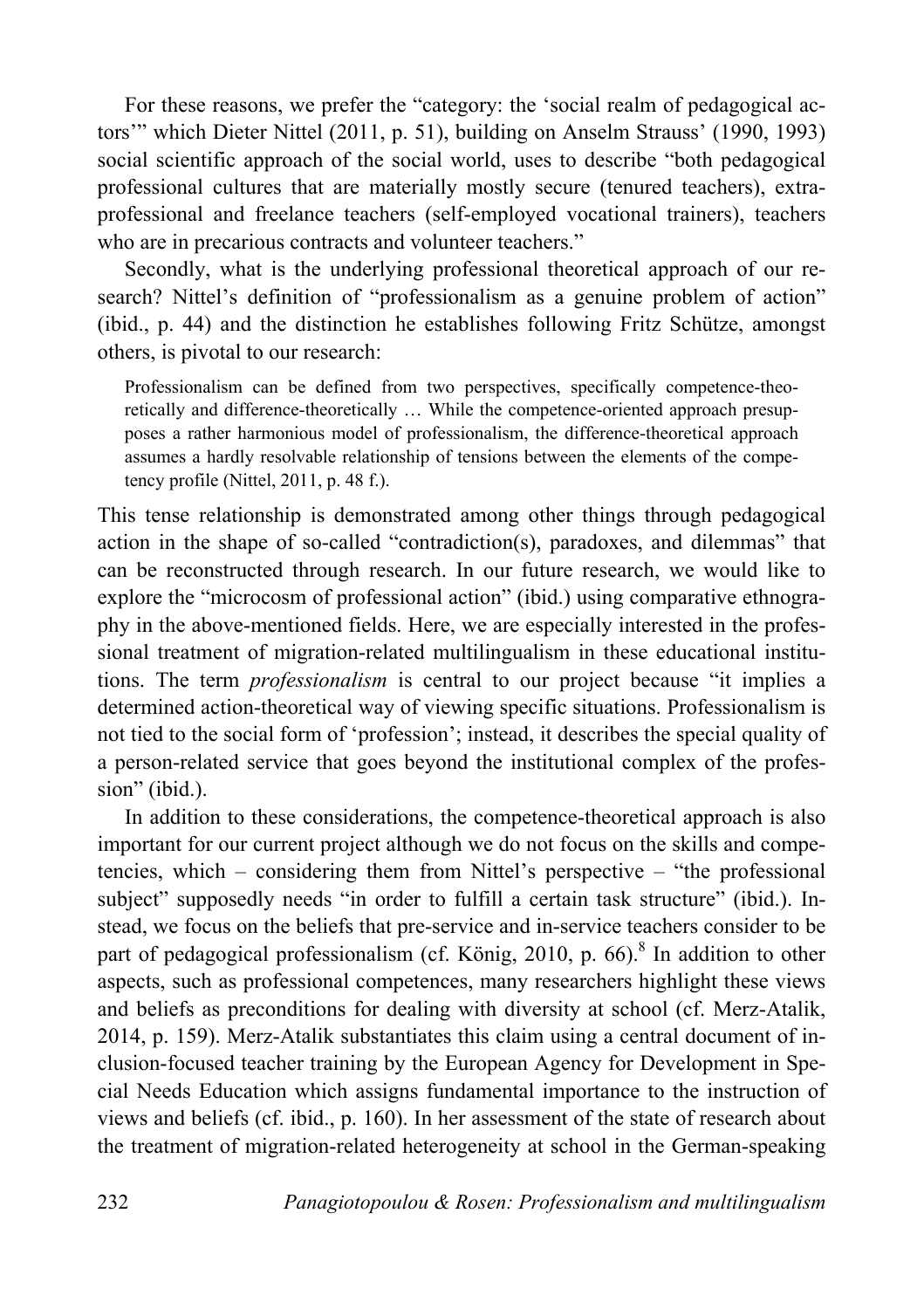world, Bien also emphasizes that "significant importance is ascribed to teachers' attitudes and beliefs when it comes to shaping learning situations in class." With reference to linguistic heterogeneity, she asserts, "when it comes to dealing with [it] in class, they [beliefs and attitudes] should govern teachers' actions even more than scientific theories" (Bien, 2012, p. 134).

While beliefs are considered to be "important by researchers who are interested in teachers' professional actions" (Wischmeier, 2012, p. 184; cf. Bien, 2012, p. 139), minority students present "a major research desideratum" (Wischmeier 2012, p. 175), as does minority-related multilingualism (cf. Bien, 2012, p. 139). Fürstenau and Huxel (2014, p. 1) phrase this desideratum more comprehensively as they do not focus solely on beliefs: So far, there "is hardly any research about teachers' professionalism when it comes to dealing with minority-related multilingualism."

In order to help close this research gap, we would like to reconstruct pedagogical actors' views on (migration-related) multilingualism in various educational institutions by relying on expert interviews. International comparison will be our epistemological strategy in this endeavour.

3.2 International level of comparison – European and Canadian educational contexts

We postulate that the reflections about language(s) of pedagogical experts as well as about the ways in which they deal with the heteroglossic reality, the students' multilingualism and their complex and dynamic language practices are embedded in societal and socio-cultural contexts and are therefore shaped by specific moral concepts. According to Maitz (2004, p. 4), these moral concepts can "be understood as assumptions and convictions that are used to explain or justify linguistic circumstances and practices." These views are associated with language ideologies which are often subconscious and unarticulated; they only operate implicitly through "metalinguistic statements" and can thus only "be accessed through qualitative analysis of authentic metalinguistic discourses" (cf. ibid.). Such metalinguistic discourses may also be accessed through expert interviews, especially if these interviews reference current research and particular language ideologies that appear to be relevant for specific societal and institutional contexts (cf. section 3.4 and see the interview guide in the appendix).

So far, we have conducted interviews at German Schools in a non-Germanspeaking European country, Greece, and in francophone Canada, in the province of Québec.

In Germany, assumptions and convictions about migration-related multilingualism and language practices are determined by the contradiction between the multi-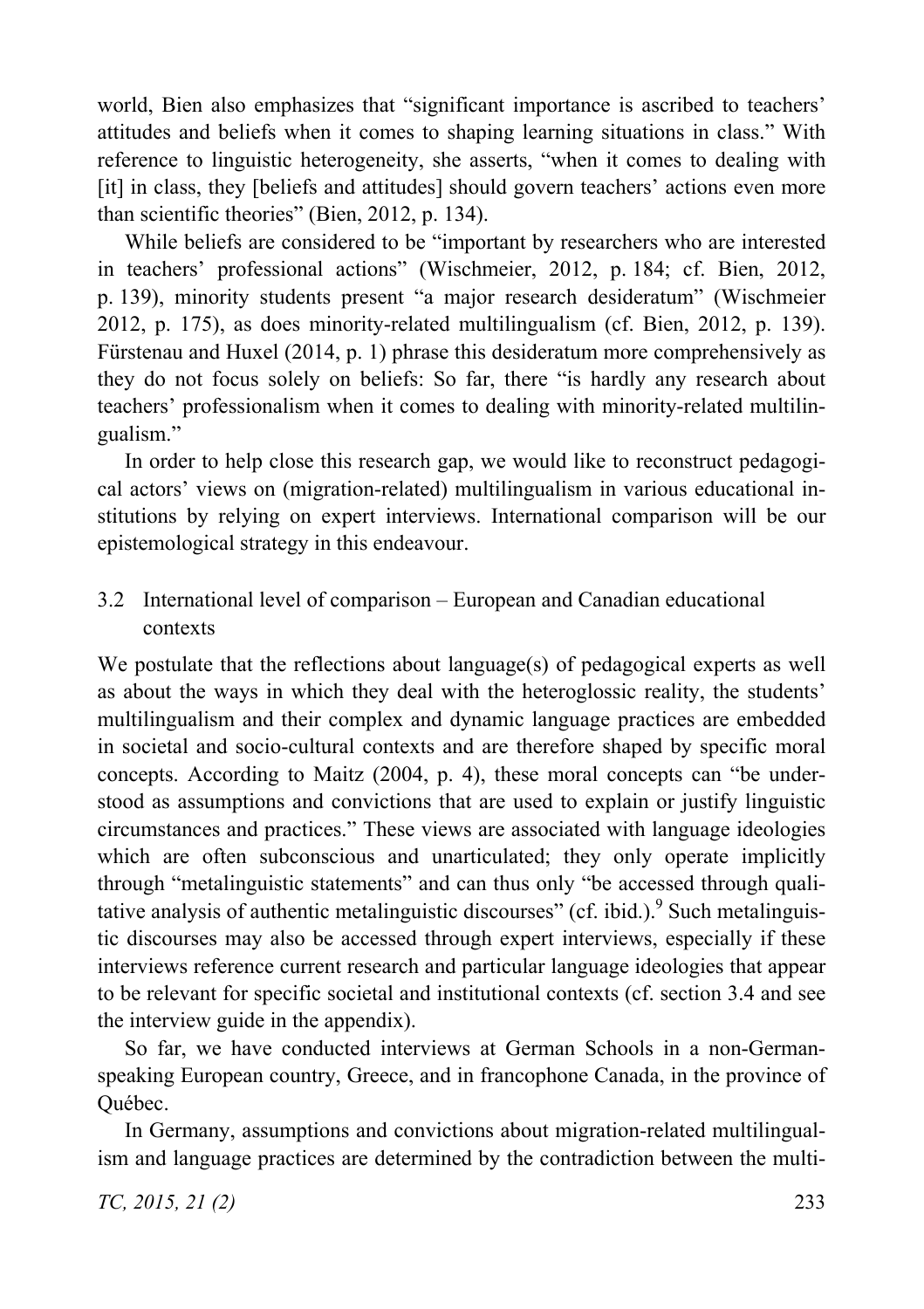lingual reality of many students' lives and the dominant ideology about the direct correlation between one (precisely the German) language and one (precisely the German) nation. Recently, educational research about minorities has therefore begun to compare societal and educational policy conditions in Germany and in Canada (cf. Bertram & Dirim, 2010, among others; Löser, 2010). After all, Canada is a country which considers itself to be diversity-conscious and multilingual due to its migration history. This self-understanding is not only expressed in Canada's constitution, but it is also relevant for societal policy because, according to Geißler (2003, p. 21), the concept of multiculturalism has been an established state ideology for decades. This also affects Canada's language policies.

In Canada, multilingualism is part and parcel of both the multilingual language policy that is determined at the federal level and of the educational policy at the level of the provinces. Canada is a country with two official languages, namely English and French (Schmidt, 2011, p. 81).

Nevertheless, it is important to bear in mind that the province of Québec is not the same as Canada as a whole. The aforementioned stereotype of what constitutes a nation, "one language, one culture, one people, one territory" (Berthele, 2010, p. 2), widespread not only in Germany but throughout Europe, including Greece (cf. Fragoudaki, 1987, among others) relates to the ideology of "language nationalism" (Maitz, 2014, p. 5). Québec appears to be a prime example of this. French "is the sole official language" (Barbaud, 1998, p. 193) and, according to Taylor (1993, p. 45), there are a number of ratified 'languages laws':

One of these laws regulates who is allowed to send their children to English-speaking schools and who is not (Francophone people and immigrants may not); another law determines that companies that have over 50 employees need to use French as their language of operation; yet another law prohibits poster advertisements in any language other than French.

In 2006, the Parliament of Canada voted to "recognize that the Québécois [essentially French Canadians in Québec] form a nation within a united Canada" (Sears, 2012, p. 292). In 2003, Rainer Geißler already described the construct of the "hyphenated-Canadian" as "a hierarchically structured double identity," which also allows for "identification with the heritage language." Here, Québécois are a heritage group. "The hyphenated-Canadian is supposed to be a Canadian first and an Englishman, Scot, Québécois, German, Ukrainian, or Chinese second" (Geißler, 2003, p. 21).

In her sociolinguistic ethnographies, Monica Heller (2006) focused on Francophone Canada and Québécois language policies as well as the language realities of Francophone minorities outside of Québec in "what is now fondly called the ROC (Rest of Canada)" (p. 14). Among other aspects, she determined that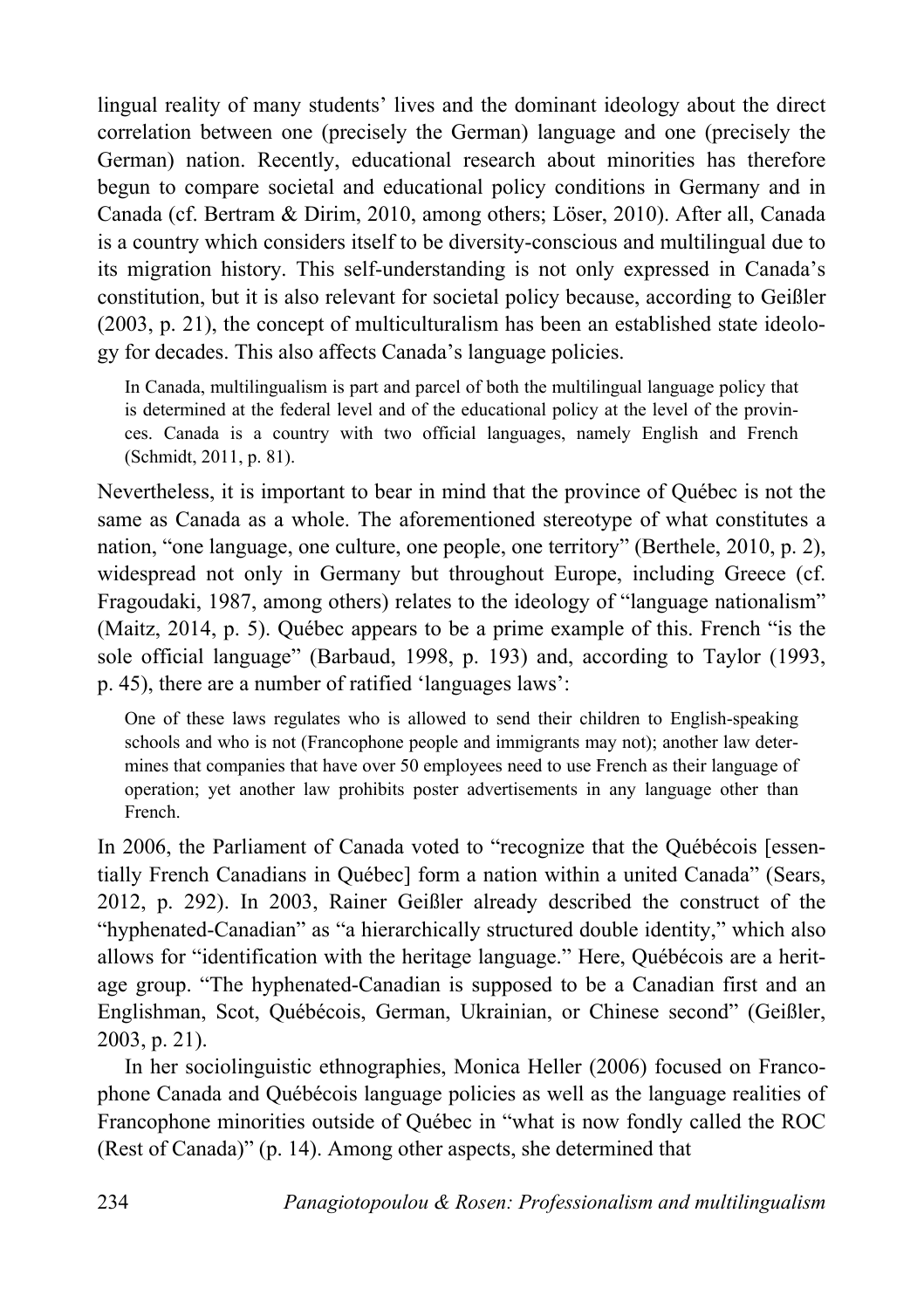Linguistic nationalism involves much more than struggles over whether a state and its institutions can be monolingual or multilingual, or whether a people can be a people and speak more than one language. In addition, the imagining of the nation includes ideological struggles about its most central values, and these struggles take place not only with respect to what monolingualism and multilingualism represent but also to the very shape of the language to be privileged. Ideologies of the state are therefore partly constructed through ideologies of language (ibid., p. 10).

Due to these facts and building on Inci Dirim, Katrin Hauenschild and Birgit Lütje-Klose (2008, p. 16), we postulate "national contexts" for this project in order to find an appropriate term for the fact that the "premises and preconditions" (of education) within the respective countries should be considered in a differentiated manner as well. The diversity and language policy of Québec that is particularly relevant for our project is often viewed rather critically by the rest of Canada: "Quebec further argues that only a monolingual state will serve to protect its cultural and linguistic distinctiveness" (Heller, 2006, p. 14 f.).

Therefore, a "thorough context analysis" is necessary, which "also includes the underlying understandings of migration, integration and education, as well as educational policy frameworks, societal expectations and teachers' experiences when it comes to dealing with linguistic and ethnic diversity at school" (Dirim et al., 2008, p. 16 f.). Thus, we understand teachers' experiences as embedded in and generated by societal, educational policy, curricular, and institutional contexts of education. This means we are not simply comparing countries, education systems or institutions; we are comparing the views of pedagogical actors.

## 3.3 German Schools in Canadian and European educational contexts

Contrast, or rather estrangement, as an epistemological principle has helped determine the various research fields that were selected. We decided to focus on a 'special' kind of school because, as a multilingually organized educational institution, it promises to deal with (migration-related) multilingualism and language practices differently than schools that are organized monolingually. For our project, we were interested in German Schools abroad, especially so-called 'Begegnungsschulen' (as well as so-called Complementary Schools for minority languages, but we will not discuss the findings from these schools in this article).

First of all, it should be noted that German Schools abroad are usually private schools, not public schools, and they receive support from Germany (cf. Brüser-Sommer, 2010, p. 13). We can differentiate different types of schools: The two most significant forms are 'German Language Schools abroad' and 'Begegnungsschulen with a bicultural educational objective'. At German Language Schools abroad, children, whose parents live and work abroad as experts, are taught accord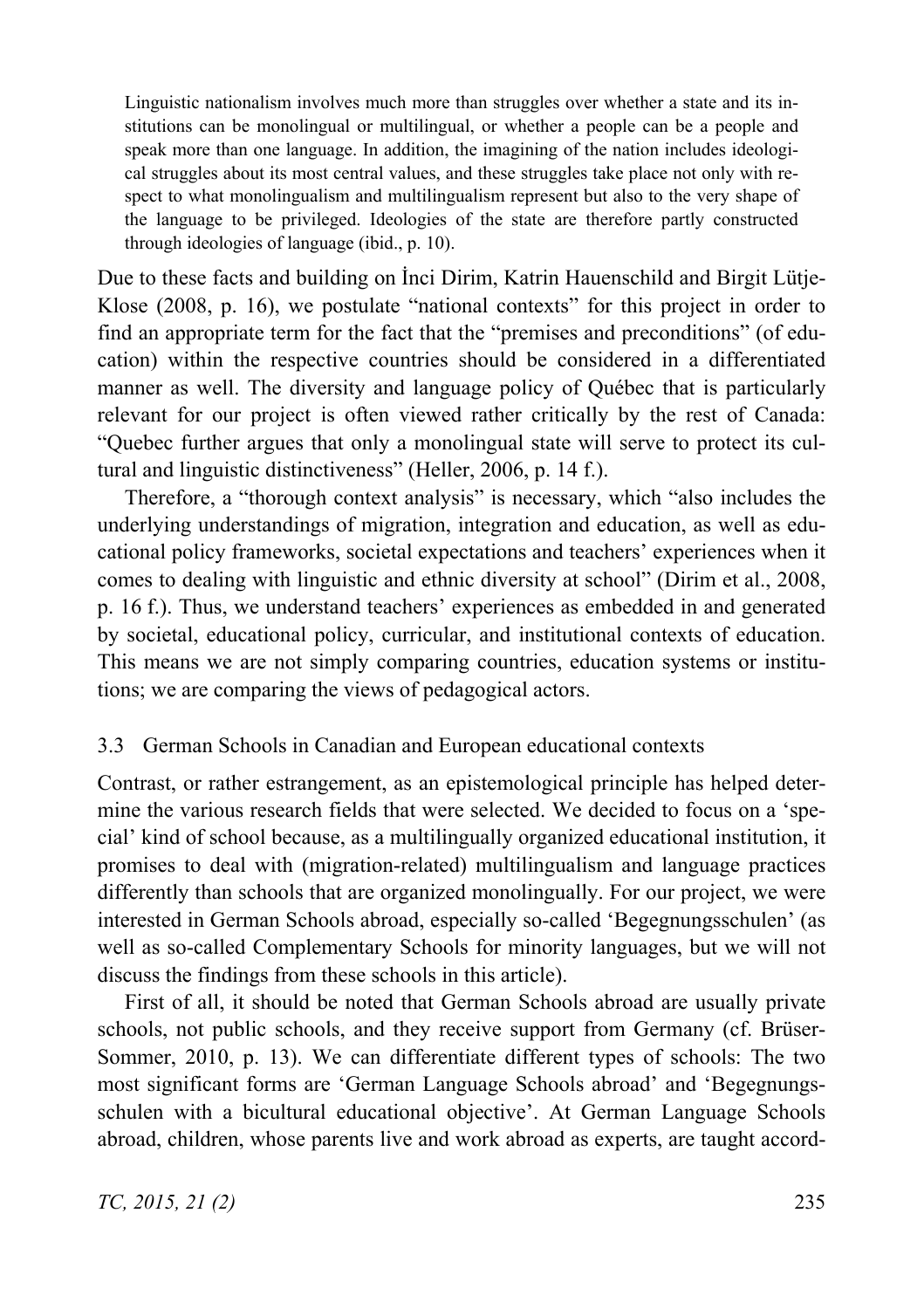ing to German curricula and attain the German 'Mittlere Reife' or 'Abitur' (graduation after tenth grade or twelfth grade, respectively), whereas Begegnungsschulen are open both to German students and resident students of the host country. Here, they can obtain diplomas that are both standard in the host country as well as the German 'Abitur', which is the qualifying diploma required for pursuing studies at German universities. For our research question, it is pivotal that the host countries' national language(s) are at the very least (minimally taught) languages of instruction at Begegnungsschulen, while German is the sole language of instruction at German Schools abroad (cf. ibid., p. 12).

In order to introduce the educational system of German Schools abroad, a number of statistics are presented here. Most recent statistics suggest that there are approximately 80 000 students enrolled at 142 German Schools abroad in 72 countries. There are approximately 20 810 students who hold German citizenship and 61 000 students who hold non-German citizenship. These students are taught by approximately 1 340 educators abroad (so-called dispatched teachers who have tenure in Germany) and almost 7 000 local educators (6 835 to be precise) (cf. Borchert, 2010, p. 67; updated with current statistics from 2013 provided by the Bundesverwaltungsamt – Zentralstelle für das Auslandsschulwesen, 2014, p. 5). We can summarize that only about a quarter of students have German citizenship, and German teachers abroad make up a sixth of the entire teaching staff.

The three schools we selected and visited do not (yet) have the denomination 'Begegnungsschule'. Looking at the structure of the student population, these schools may very well be considered as such. The German School in Montreal (DSM), for instance, advertises the following program on its website: "More than half of [our] students do not speak German at home – they learn it with us" (see http://www.avh.montreal.qc.ca/eng/about\_avh/about\_us.html). Although the DSM presents itself as a trilingual, international private school, the "primary language of instruction is German" (cf. ibid.). Both the German School in Thessaloniki (DST) and the German School in Athens (DSA) are engaged in a process of reorganization in order to be certified as a Begegnungsschule. The DSA is scheduled to be officially renamed and restructured in 2015. Here – as well as in Thessaloniki – the existing division (a German department and a Greek department) will be merged into a single unit. DST's mission statement describes this process as follows:

The DST is a Begegnungsschule with a German department and a Greek department. It aims at creating a sustainable synthesis between the German and the Greek educational systems …. Our overall goal is to facilitate a joint diploma in integrated classes from both departments (http://www.dst.gr/wp-content/uploads/2014/05/Schulprogramm\_neu.pdf, p. 5).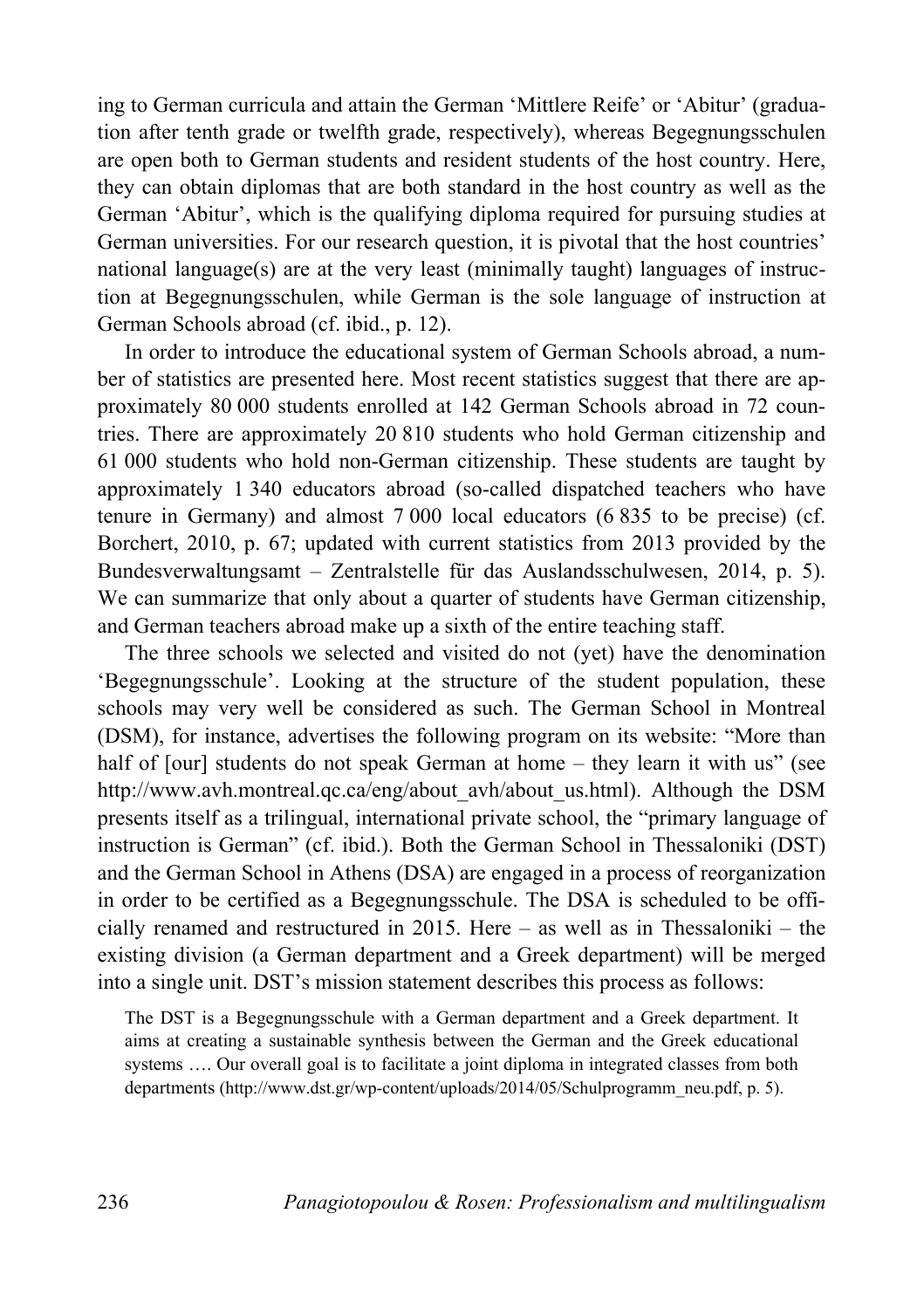In summary, these three schools are schools where German is the language of instruction (in their respective German departments) but not necessarily the family language of all students.

So what makes these schools so fascinating for us? They are interesting because teachers at these schools have been professionalized (and tenured) in Germany and they teach students who were identified as part of a special risk group by PISA (Programme for International Student Assessment) because their home language is not – or is not primarily – German. Talking about these students, the PISA authors identify the so-called "effect of family languages," meaning non-German home languages are used in explaining the below-average performance of these students to a large degree even after controlling for socio-economic status (Stanat, Rauch  $\&$ Segeritz, 2010, p. 226). As a result, we encounter a student constellation at these Begegnungsschulen abroad that is similar and comparable to that at standard German schools attended by multilingual students and where German is the language of instruction; the major difference is that the Begegnungsschulen are located in a different setting and in a different national context. Outside of school, both students and teachers perform multilingually.

There is some information about the views of teachers at German Schools abroad in the documentation of a conference titled 'Culture and Educational Activity abroad: Impetuses for educational developments in Germany?' held by the Education and Science Workers' Union (GEW) in 2006. In the working group 'Heterogeneous students at German Schools abroad', four teachers who had worked or were still working at German Schools abroad summarized their experiences and evaluations. They proposed the following statement:

Teachers from Germany who have had the opportunity to teach heterogeneous student groups for a few years can provide impetuses for educational development in Germany when it comes to integrating students who have different learning abilities and whose parents have different educational backgrounds including ethnic minority heritage (Gotterbarm, 2007, p. 80).

These teachers consider themselves to be engines of educational development in two major ways: on the one hand, when it comes to handling students' different learning abilities, and on the other hand, when it comes to considering the educational and ethnic minority background of families. Their self-evaluation is crucial here. Another example of self-evaluation provided by teachers working abroad which explicitly addresses students' multilingualism is found in a regional paper which reported on the previously mentioned conference. The headmistress of the German School in Paris expressed her opinion in an interview with the newspaper 'Hessischen-Niedersächsischen Allgemeine':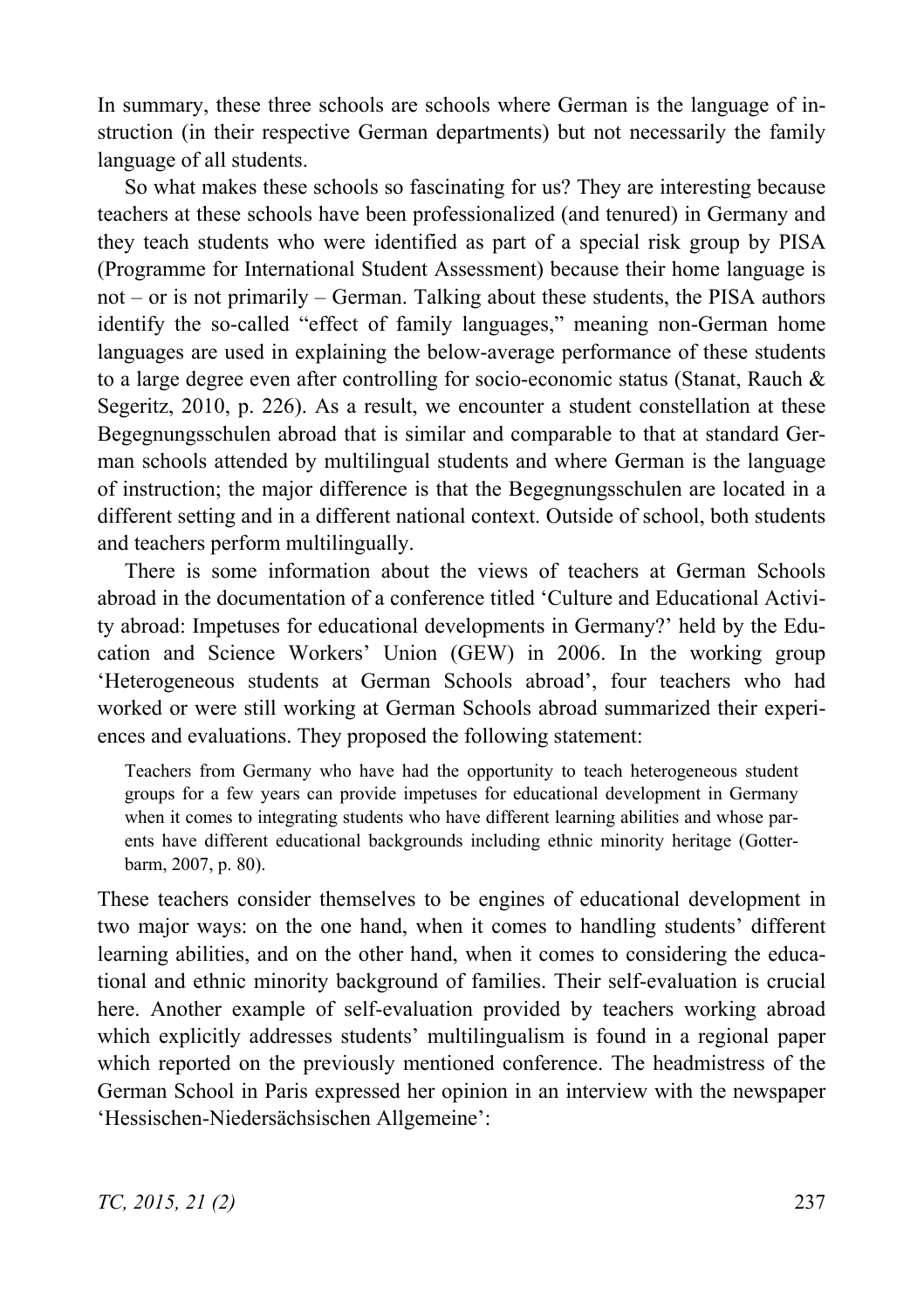Multilingualism – meaning handling at least two languages in addition to one's mother tongue – is a matter of course for Dorothea Vogt's students [headmistress at the German School in Paris]. … Schools in Germany would do well to learn from the experiences of how to organize the egalitarian and simultaneous acquisition of different languages (Ländliche Heimvolksschule Mariaspring e.V. & Gewerkschaft Erziehung und Wissenschaft (GEW), 2007, p. 162).

This is a report about students who are trilingual at the very least. Here too, the role model function is emphasized, specifically when it comes to migration-related multilingualism at schools in Germany. Building on these two examples, although the data were not collected systematically, we can summarize that the views of teachers who have worked or are still working at German Schools abroad and at 'Begegnungsschulen' encourage us to pursue this line of research. The teachers seem to assume that their professional experiences abroad have prepared and professionalized them to deal with migration-related multilingualism and contribute to intercultural educational development.<sup>10</sup>

## 3.4 Methodology

We have conducted 'theory-generating' expert interviews (Bogner & Menz, 2005) in order to collect the pedagogical professionals' views on (migration-related) multilingualism and language practices at school. The epistemological interest of this kind of interview focuses less on factual knowledge and more on their "interpretive knowledge" (ibid., p. 44), meaning their subjective proclivities to act in certain ways, (implicit) decision-making maxims as well as knowledge constituents and routines which they develop throughout their work (cf. ibid., p. 38). These things are generally considered not directly retrievable; instead they have to be deduced, meaning reconstructed, through communication by which we – building on Bogner and Menz – enter "the field of ideas and ideologies" (ibid., p. 42, 44) as well as the field of language ideologies by way of the thematic orientation of our interview guide (cf. Maitz, 2014, p. 4). Crucial to their expert status is not necessarily any kind of superior knowledge but the power to shape situations that goes along with knowledge, in our case, in the context of educational institutions.

During the theory-guided expert interview, we interview experts because their action orientation, their knowledge and their assessments structure the other actors' action conditions in certain ways; due to this, expert knowledge exhibits the dimension of social relevance (Bogner & Menz, 2005, p. 45).

The interview guides we used to conduct the interviews are comprised of eleven questions which may be divided into different areas (see appendix).<sup>11</sup> In the beginning, we ask the pedagogical professionals to introduce themselves and talk about their current work at their respective institutions. This invitation to narrate allows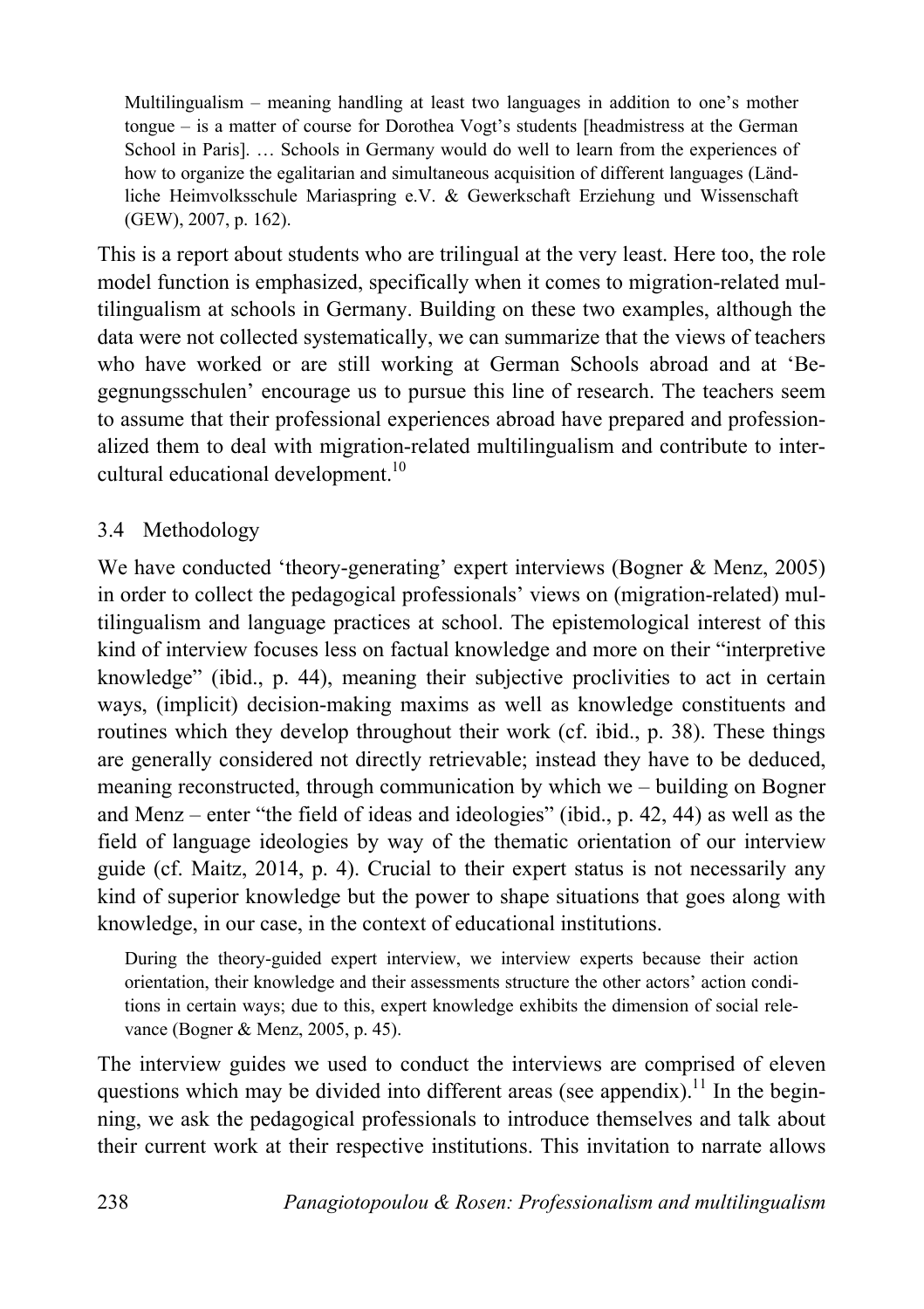us to collect biographical and educational background information. It is important for us not to utilize a question-and-answer format at the very beginning of the interview. Instead, we want to remain open to the interviewees' emphases. The second question is not related to the issue of multilingualism in order to provide a casual conversational atmosphere and 'warm up' the interviewees. Questions three and four direct our attention to the language practices of multilingual children and youth both within educational institutions and outside of them. We ask the interviewees to express their opinions and observations.

Next, we ask the interviewees to state their opinions about scientific findings and to further elaborate using their own examples. Further, we focus on students at German Schools. This is to encourage the interviewees to talk about different professional fields of action and their actual work across different national educational contexts. This question is also designed in such a way as to encourage the interviewees to narrate and at the same time allow them to interact by addressing them as experts. Questions five through seven introduce certain expectations into the conversation, activating our assumption that the interviewees are familiar with scientific terminology and are able to comment on research results. We assume that our "expected expectations" also at least partially construct the interaction situation during the interview, just like the interviewees "are likely to [make up their minds about] interviewers and researchers' possible expectations based on various pieces of evidence, prior knowledge and general familiarity with communication" (Bogner & Menz, 2005, p. 49). Therefore, it is important to point out that expert interviews are also co-constructions where the interaction situation is partially determined by "the personal perception" and by ascribing competencies to the interviewer (cf. ibid.). We also ask a question about the experts' home language practices in order to deliberately and methodologically "integrate the expert as a 'private person'" and ensure a "substantially rich elicitation" of experts' interpretative knowledge (Bogner & Menz, 2005, p. 44). We conclude the interview guide with questions that invite the interviewees to address issues that have remained untold up until this point but that are crucial from their perspectives. In the penultimate question, we ask them to comment on the current educational policy demand in Germany for diversity in the staff room.

About the interviews: At the three German Schools we visited, 41 pedagogical professionals in total volunteered to talk to the two project leaders (three interviews in Thessaloniki in April 2013, 24 interviews in Athens in October 2014, and 14 interviews in Montreal in April 2014).<sup>12</sup> The interviewees were free to choose German or Greek as the interview language. One interview usually took between 30 to 45 minutes. All interviews were conducted at school: in the staff room, the school library, the cafeteria or dining hall, empty classrooms and so on. Initially, we con-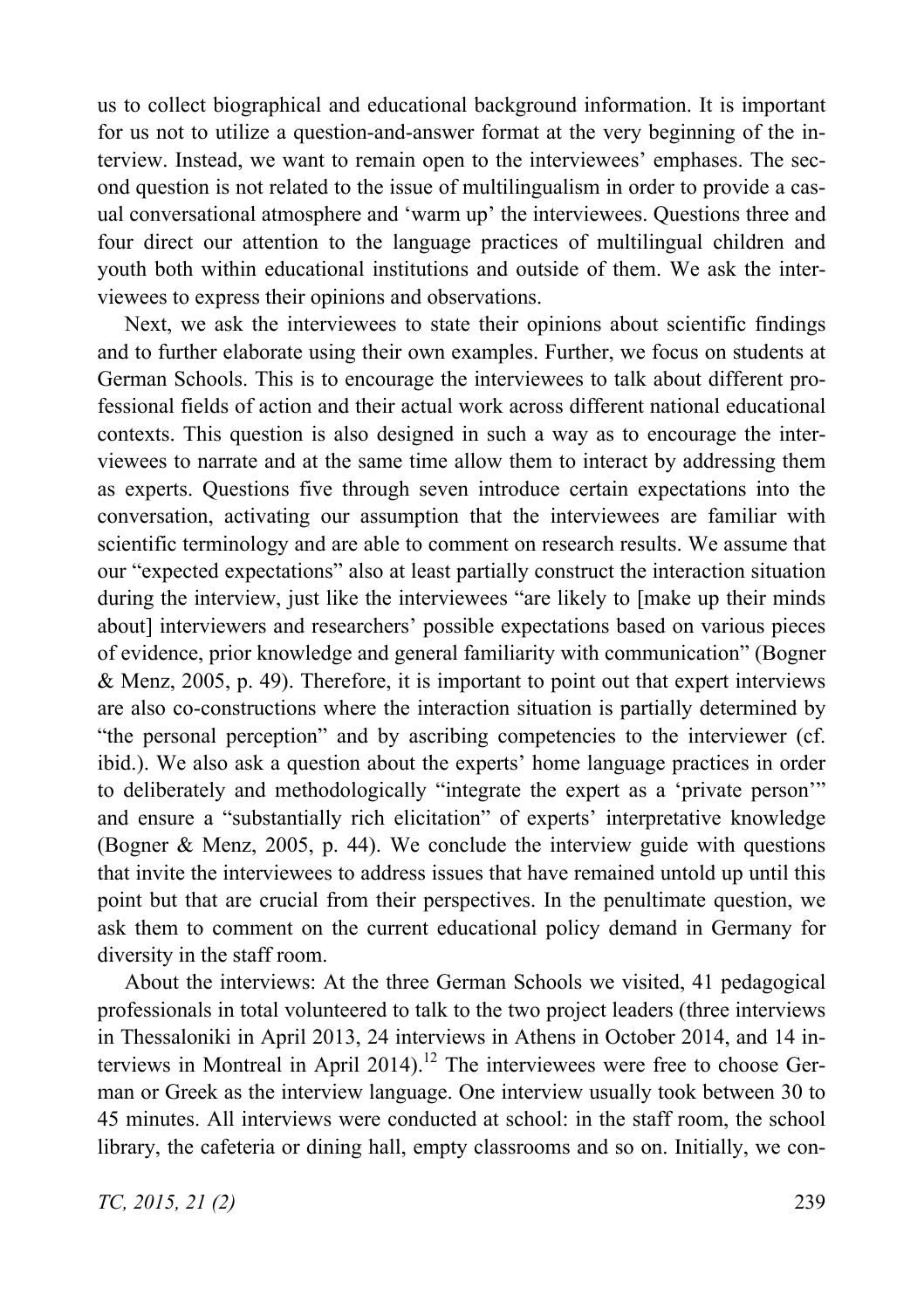tacted the schools' head administrators by phone asking for appointments and informing them that we were interested in conducting scientific research at their schools. To follow up after the phone call, we contacted the same administrators via email, providing them with more information about the project and the interview guide. The three schools were very welcoming. After we arrived on site, we talked to the school administrator and were led around campus, received practical tips and informational brochures and were introduced to other people to talk to. Some pedagogical professionals volunteered for interviews beforehand. At school, we received our own office room with keys and coffee cups as well as a 'time table' where the pedagogical professionals signed up for interviews. Sometimes we had to advertise our research, meaning we had to proactively talk to people in the faculty lounge, introduce ourselves and the project, set up appointments and so on. Many of the interviewees helped us recruit other interviewees after they were finished. The longer we were on site, the more volunteers we had for interviews. Our research stays concluded in an additional final talk with the head administrator and in two cases with a school celebration we attended or were invited to. In order to provide the schools with concrete and tangible compensation, we offered to hold advanced training courses either about multilingualism or about the intercultural competence of pedagogical professionals. We sometimes conducted these seminars while we were on site.

On the following pages, we present excerpts from one interview each from two schools, the German School in Athens and the German School in Montreal. We chose these interviewees bearing the minority pre-service teachers in Germany in mind who had been the starting point for this project. Both pedagogical professionals we introduce here are minority teachers or consider themselves as such due to their emigration from Germany.

We have analysed our data according to grounded theory methodology building on Kathy Charmaz (2014), but the analysis is still in progress at the time this article is being written. For this article, we used *initial coding* and *coding incident with incident* (ibid., p. 124 ff.) for selected interviews with minority teachers in order to develop initial ideas and conventionalize these through comparison (ibid., p. 128). On the following pages, we will introduce our initial ideas and conceptualizations and illustrate these by way of examples.

With these excerpts, we would like to give the reader an opportunity to look at the data and at our hypotheses although we are not yet able to present the initial results of our analysis. We do not wish to conclude this article with the research design or by pointing to expected future results. Instead, we wish to give some indications in order to evaluate whether this research design is appropriate for the topic and our research question.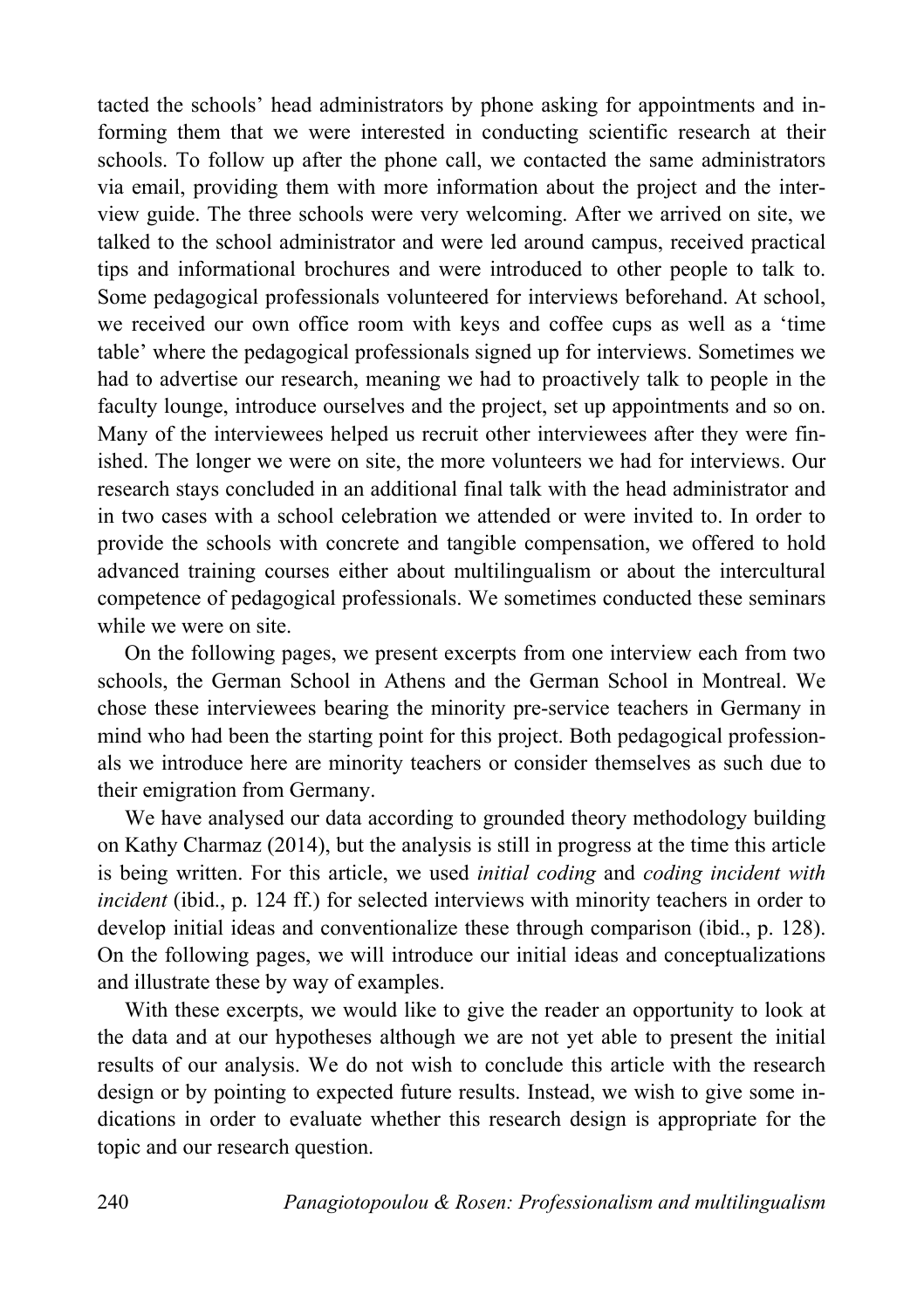- 4. A first look at the empirical data
- 4.1 Excerpt from an interview with a pedagogical professional at the German School in Athens (October 2014)

Ms. Erbach is one of 24 pedagogical professionals we interviewed at the German School in Athens. She is 45 years old and grew up in a bilingual household in Germany. Her mother was born in Germany, her father in Greece. From the German educational system's perspective, she is a minority teacher. She trained to become an upper secondary school teacher and worked in Germany for a time after graduating from university. For the past eighteen years, she has worked as a local teacher at the German School in Athens. Before the interview, Ms. Erbach reports that her family is German-Greek and that she raises her children bilingually. During the interview Ms. Erbach frequently talks about her familial language practice. For instance, she mentions that her paediatrician in Greece advised her to use the 'one language – one person' strategy, meaning she should talk to her children exclusively in German, whereas her husband should address them in Greek, but she also points out that she did not manage to establish this practice in her family. Talking about language use in class, she states:

Well, in class we're technically supposed to speak German as much as possible, but that's quite funny, well that, it doesn't really work  $(\ldots)$  well it is quite good for them if you also use, uh, both languages in class, a:nd, during my French class, there we often speak four languages (…)

*and have you seen, that the children, or the the, youth for example start one sentence, in um; Greek and finish in German?* 

Yes; absolutely; of course; and not only within sentences, but also within words, uh themselves, uh there's uh strong mixing; well that there are German endings on Greek words; or we sometimes make a joke of it in French; that we also use this consciously (…). (Ms. Erbach, 45 years old, local upper secondary school teacher at the DSA)

In the following interview excerpt, it also becomes clear that Ms. Erbach is able to use her biographical resources expanding over two generations in her daily multilingual life at school.

[L]ike I already said, that I myself grew up bilingually;

 $L_{\text{exact}}|_{V}$ 

Yes, a:nd this is quite common for us at home that we switch from one language to the next and in the middle of a sentence; in the middle of a word; well I'm familiar with this in my own home, and we always thought it was quite funny, that was never frowned upon at home and never something, that would inhibit our language acquisition, that's why I actually quite like doing this at school too. (Ms. Erbach, 45 years old, local upper secondary school teacher at the DSA)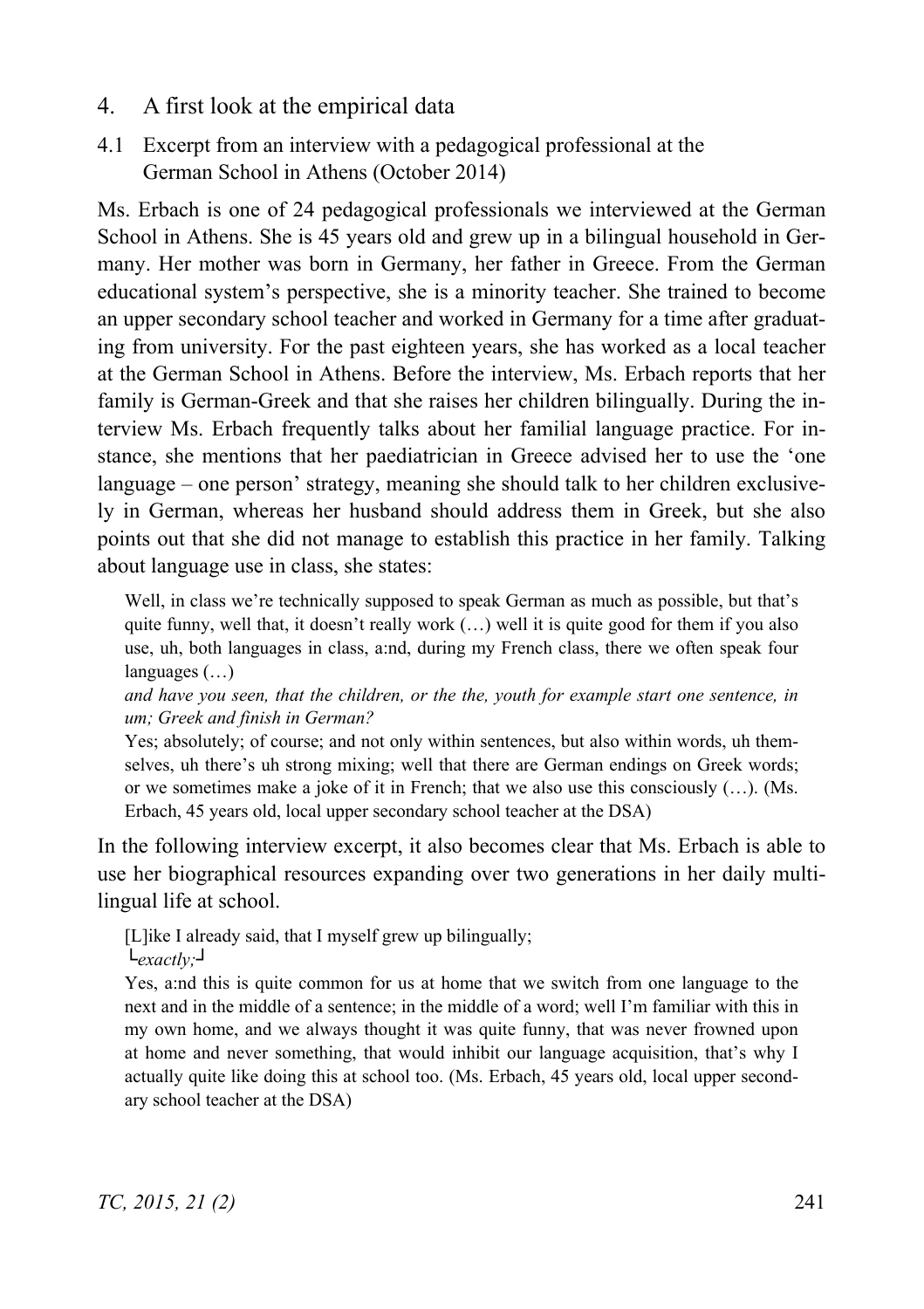This indicates that Ms. Erbach transfers her own multilingual experiences and language practices ("switching languages" and "in the middle of a sentence" or even in "the middle of a word") into everyday life at school. She thereby distances herself from traditional bilingual programs which emphasize on separating languages in order to elicit parallel monolingualism. This principle (and its implicit orientation) was also addressed during other interviews at the German School in Athens. Ms. Erbach also highlights that "speaking German" is "technically" compulsory. At the same time, she distances herself from the school's language policy. Ms. Erbach also reports that people are considering introducing rules that would make the use of German during recess and breaks compulsory in order for the students to improve their German. She would be an outsider if she were to speak up against such a rule.

Ms. Erbach's excerpt is by far not representative of the pedagogical professionals at the German School in Athens. We chose this example because we wanted to highlight that the pedagogical professionals in this field have differing views and that we need to reconstruct these views during the remainder of our research. Additionally, Ms. Erbach's example assumes a heuristic position in the beginning of our assessment because it stands in stark contrast to our initial research question, namely minority pre-service teachers' call in favour of acting monolingually at school in Germany. Ms. Erbach's example also stands in (relative) contrast to the statements of a pedagogical professional at the German School in Montreal.

4.2 Excerpt from an interview with a pedagogical professional at the German School in Montreal (April 2014)

Ms. Treut is 29 years old and one of 14 pedagogical professionals we interviewed at the German School in Montreal. She grew up speaking German monolingually and trained to become a primary and lower secondary school teacher in Germany. After completing her teacher training, she became a substitute teacher at the German School in Montreal where she now works as a local part-time primary school teacher.

When asked, "we assume that your students use different languages in their everyday lives; in what ways do your students mix languages and does this affect your lessons and teaching?", she replies:

[I]n class the language should be well with me the children always speak German, if it I have this girl who who sometimes addresses me in English I don't react to that or I tell her very explicitly that one does not speak English with me, um, they generally always speak German with me, but when they talk amongst themselves it takes so much consistency and unbelievable strictness, to make the children speak German. (Ms. Treut, 29 years old, local primary school teacher at the DSM)

242 *Panagiotopoulou & Rosen: Professionalism and multilingualism*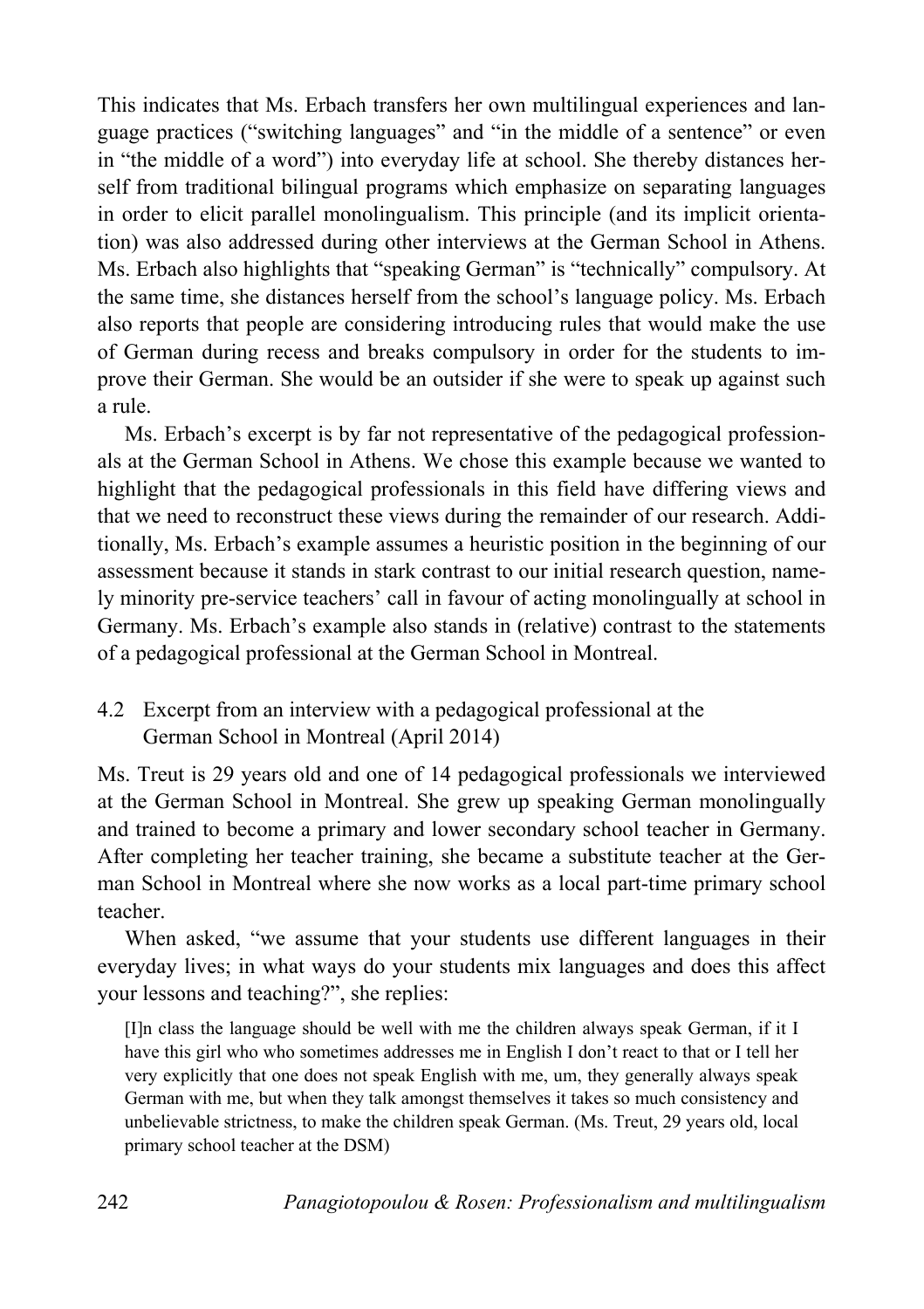In contrast to Ms. Erbach, Ms. Treut advocates monolingualism and tries to enforce it by presenting herself as a German monolingual that can only be properly addressed in German. In further contrast to Ms. Erbach, she rejects heteroglossic reality in class and assumes that the formula 'one person – one language' is didactically legitimate and working. The fact that this contradicts the students' reality may be inferred based on her descriptions. Furthermore, creating monolingualism under these circumstances requires "unbelievable strictness" and effort, as the following excerpt also illustrates:

[F]or me it is pffff exhausting I can't handle it (…) I'm somewhat of two minds in terms of how I want to fight this fight (…) I always say there is a common language of the heart and, their language just happens to be English and, I don't know I don't feel particularly comfortable calling upon them time and again and telling them you have to speak German now that is (…) difficult. (Ms. Treut, 29 years old, local primary school teacher at the DSM)

Ms. Treut explicitly addresses her discomfort at the institutional insistence on monolingualism and at the same time, she reveals this strategy, which she simultaneously perceives as promoting German, as pedagogically ambivalent. It involves suppressing students from communicating in "their language." This is precisely what characterizes her personal ambivalence. In some way, she distances herself from this educational objective and this institutional logic which she can hardly promote and can only "fight." Ms. Treut expresses her ambivalence even more explicitly by presenting herself as a German teacher at a German School, who nevertheless lives as a German "migrant" in a non-German society:

I mean it is a German school but nevertheless I am an immigrant, in the end and I'm here now and um here as a German teacher (…) based on my own experience as a student well mhm when it comes to English and French I believe that I can often understand when children make certain mistakes for example or that well that I can um understand the children's studying behaviour because I have experienced it myself. (Ms. Treut, 29 years old, local primary school teacher at the DSM)

In combination with Ms. Erbach and through direct comparison between both teachers, this is an interesting passage as Ms. Treut also addresses her personal life and experiences while studying in Montreal, especially outside of school, putting up barriers between herself and her students. We wonder whether these experiences are the trigger that created her discomfort about language separation at school and the reason she thereby also distances herself from this strategy. We may infer this from her self-evaluation as an "immigrant" who studies one of the majority languages of her current residence and is therefore in the middle of a language learning process. This demonstrates that the illusory monolingualism is pierced by her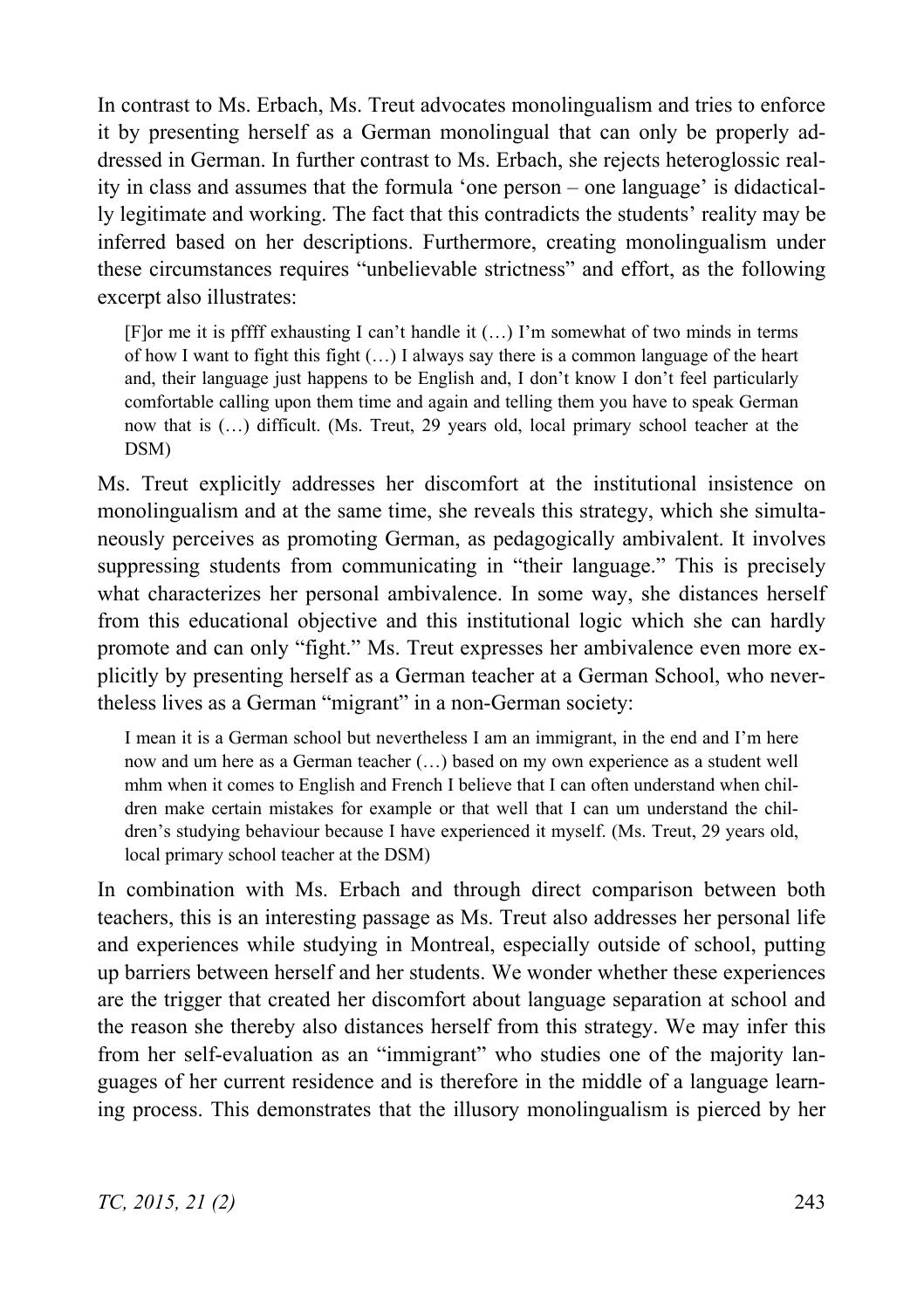personal (emergent) everyday multilingual practices (and not only by her students' practices).

## 5. Conclusion

So far, we have assumed that (future) teachers who were socialized in the German educational system do not consider their multilingualism as a resource for teaching. Instead, they advocate strict separation of languages and support the German educational system's monolingual ideology in terms of "separate bilingualism" or "parallel monolingualism" (cf. Creese & Blackledge, 2010, p. 105).

We would like to specify this as a hypothesis which shall be investigated further in the future. Our hypothesis is that educators' (emergent) multilingual practices in the context of a multilingually organized and internationally conceived educational institution does not automatically lead them to simply appreciate students' multilingualism. These teachers begin to question the monolingual decree and distance themselves from it; some of them even adopt translanguaging at school (for translanguaging as a pedagogy, cf. García, 2009; García & Li Wei, 2014). Multilingualism is actively lived in German Schools outside of Germany by the students and by teachers who work there.

A central question we intend to investigate in the future asks which pedagogical professionals distance themselves from the language-ideological prescription of parallel monolingualism (and which do not) as well as how and where they do this, and how they legitimate their views and practices.

After systematically assessing all expert interviews, we will investigate this question (and others that emerge during the process of analysis) using ethnographic field studies in order to relate the views of the pedagogical professionals with observed practices. We thus intend to analyse the various strands of our research in a multidimensional and comparative manner.

This outlook for future research activities may not satisfy readers who expect to find finished research projects in academic publications. Nevertheless, we consider it to be important to illustrate initial insights into ongoing research projects and to disclose how a research design is being developed, especially in the context of research fields that are considered to be new and that have many desiderates. For us, it has been an inspiring endeavour to come to grips with preliminary research results that are documented in a number of articles in the first German collective volume about multilingual and minority (pre-service) teachers (Bräu, Georgi, Karakasoğlu & Rotter, 2013). In this sense, we hope to provide some suggestions and stimulation for other researchers who wish to turn their attention to this field of research.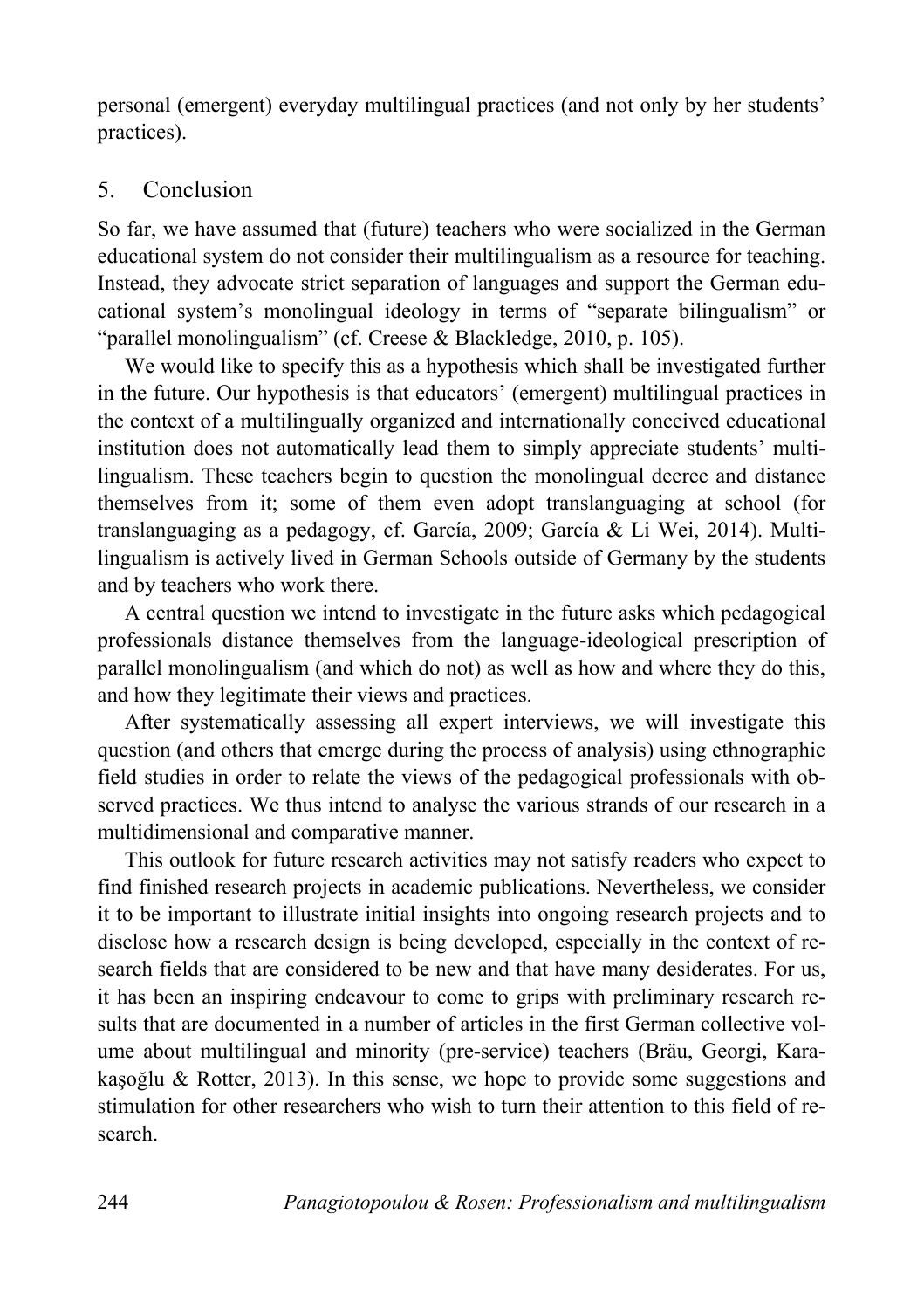#### *Notes*

- 1. The NESSE independent team of social scientists supported the European Commission with expertise between 2007 and 2011. Its work included a series of reports written primarily for policy-makers.
- 2. For the university didactic conception and purpose of the seminar, see Lengyel  $\&$  Rosen, 2012, and for the further development of the university location Cologne, see Panagiotopoulou & Rosen, 2015a.
- 3. This refers to questions 4 and 5 from the interview guide which we also used to interview educational professionals (see appendix). We slightly adapted the third question: "Children who are raised multilingually use multiple languages in their daily lives. They also often switch between languages when they interact with other multilinguals." In the context of these three questions we adapted the manner of questioning in such a way that the interviewed were addressed not as educational professionals but as students who are prospective teachers: What are your thoughts on this based on your own experiences in school (having been raised monolingually or multilingually) and in light of your (future) profession as a teacher?
- 4. The recorded and transcribed data was analyzed using Grounded Theory (according to Charmaz, 2014).
- 5. The concepts that were generated as a result of the coding are italicized in this passage.
- 6. All citations of German sources have been translated by the authors.
- 7. We were unable to come up with an adequate translation of the term 'Begegnungsschule', which could possibly be described as 'international encounter schools'. Hence we'll be using the German term 'Begegnungsschule' for the purposes of this article.
- 8. In the qualitative project 'Multilingualism as a field of action of intercultural educational development', Fürstenau and Huxel (2014, p. 1) postulate a close connection between the subareas "attitudes and beliefs, knowledge and strategies for action" of professionalism in teachers. These subareas influence each other: "Attitudes and knowledge affect actions and conversely, experienced actions affect attitudes and knowledge" (ibid.).
- 9. Particularly in the primarily English-speaking secondary literature, scholars tend to assume that both professional linguists and laymen (implicitly) use language ideologies or linguistic ideologies in order to explain and/or justify linguistic reality and language practices. Language ideologies have both an epistemological and a social function and are immediately tied to power. Some of these ideologies may have been passed on without reflection from generation to generation, like for instance the so-called 'Hannoverismus', according to which it is said that the best ('high') German is spoken in and around Hannover; this discredits Southern German dialects and stigmatizes the people using these language practices (cf. Maitz, 2014, p. 4 ff.).
- 10. It is possible that this group of teachers comprises a special group anyway, not only because they decided to move abroad for an extended period of time. Brüser-Sommer (2010, p. 13), whose dissertation deals with a federal-and-state-inspection about the pedagogical quality management at German Schools abroad, emphasizes one "special element of the school system abroad", namely "that the teachers that were sent to work there are on average better qualified and more motivated than local teachers in Germany." In a footnote, the author additionally mentions that "this statement … is corroborated by his experience at the schools" (ibid., p. 32).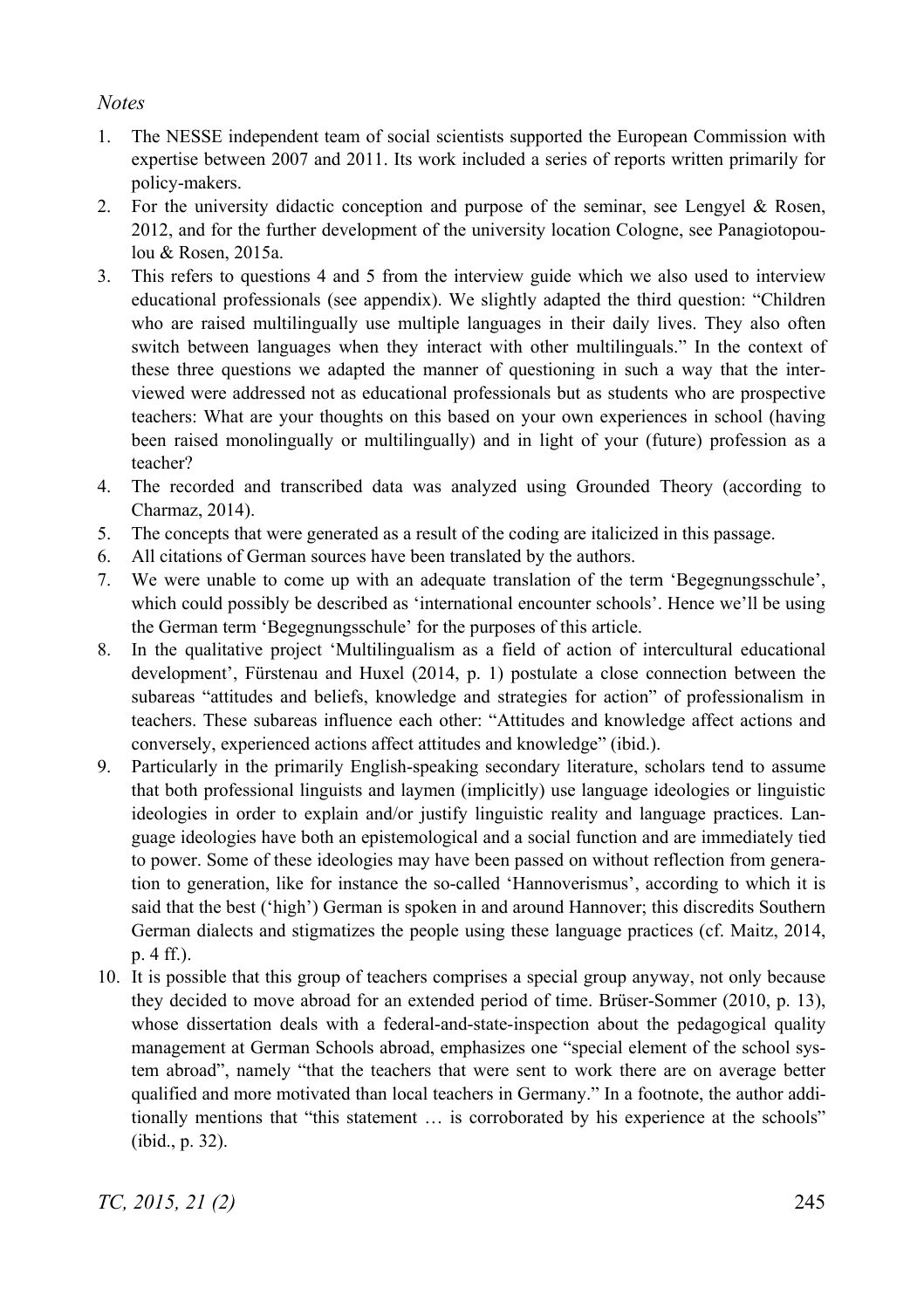- 11. The first version of the interview guide was developed in cooperation with the doctoral student Sofia Anastasiadou who used this version in the field twice from 2012 to 2013. She interviewed (1) educators teaching so-called native-language supplementary classes in NRW, Germany, and (2) current and former teachers at the German School Thessaloniki, Greece.
- 12. The entire sample of our study, including the thirteen English and Greek interviews that were conducted at the Complementary Greek Schools in Montreal, comprises 54 pedagogical professionals we interviewed.

#### *References*

- Bandorski, S. & Karakasoğlu, Y. (2013). Macht , Migrationshintergrund' einen Unterschied? Studienmotivation, Ressourcen und Unterstützungsbedarf von Lehramtsstudierenden mit und ohne Migrationshintergrund. In K. Bräu, V.B. Georgi, Y. Karakaşoğlu, & C. Rotter (Eds.), *Lehrerinnen und Lehrer mit Migrationshintergrund. Zur Relevanz eines Merkmals in Theorie, Empirie und Praxis* (pp. 133–155). Münster: Waxmann.
- Barbaud, P. (1998). French in Quebec. In J. Edwards (Ed.), *Language in Canada* (pp. 177–201). Cambridge: Cambridge University Press.
- Berthele, R. (2010). Dialekt als Problem oder Potenzial? Überlegungen zur Hochdeutschoffensive in der deutschen Schweiz aus Sicht der Mehrsprachigkeitsforschung. In F. Bitter Bättig & A. Tanner (Eds.), *Sprachen lernen – Lernen durch Sprache* (pp. 37–52). Zürich: Seismo.
- Bertram, S. & Dirim, I. (2010). Auswirkungen von Einwanderung und Auswanderung auf das Bildungssystem. In A. Liesner & I. Lohmann (Eds.), *Gesellschaftliche Bedingungen von Bildung und Erziehung. Eine Einführung* (pp. 101–112). Stuttgart: Kohlhammer.
- Bien, O. (2012). Mehrsprachigkeit im Deutschunterricht: Einstellungen und Überzeugungen von Lehrkräften. In S. Merten & K. Kuhs (Eds.), *Perspektiven empirischer Sprachdidaktik* (KOLA Koblenz-Landauer Studien zu Geistes-, Kultur- und Bildungswissenschaften, Vol. 10) (pp. 133–160). Trier: WVT.
- Bogner, A. & Menz, W. (2005). Das theoriegenerierende Experteninterview. Erkenntnisinteresse, Wissensformen, Interaktion. In A. Bogner, B. Littig & W. Menz (Eds.), *Das Experteninterview. Theorie, Methode, Anwendung* (2nd ed.) (pp. 33–70). Wiesbaden: VS Verlag für Sozialwissenschaften.
- Borchert, J. (2010). *(Wo)anders unterrichten. Einblicke in die Vielfalt von Schulformen*. Baltmannsweiler: Schneider-Verlag Hohengehren.
- Boud, D. (2002). Introduction: Making the move to peer learning. In D. Boud, R. Cohen & J. Sampson (Eds.), *Peer learning in higher education: Learning from & with each other* (pp. 1–19). London, Sterling: Kogan Page Limited & Stylus Publishing Inc.
- Bräu, K., Georgi, V.B., Karakaşoğlu, Y. & Rotter, C. (Eds.). (2013). *Lehrerinnen und Lehrer mit Migrationshintergrund. Zur Relevanz eines Merkmals in Theorie, Empirie und Praxis*. Münster: Waxmann.
- Brüser-Sommer, E. (2010). *Bund-Länder-Inspektionen im Rahmen des pädagogischen Qualitätsmanagements deutscher Schulen im Ausland: Struktur- und Wirkungsanalyse*. Retrieved October 26, 2014, from http://d-nb.info/1009032011/34
- Bundesverwaltungsamt Zentralstelle für das Auslandsschulwesen (2014). *Deutsches Auslandsschulwesen in Zahlen 2013*. Retrieved November 26, 2014, from http://www.bva.bund. de/DE/Organisation/Abteilungen/Abteilung\_ZfA/DieZfA/ZahlenausderZfA/Auslandsschulw esenZahlen2013.pdf? blob=publicationFile&v=3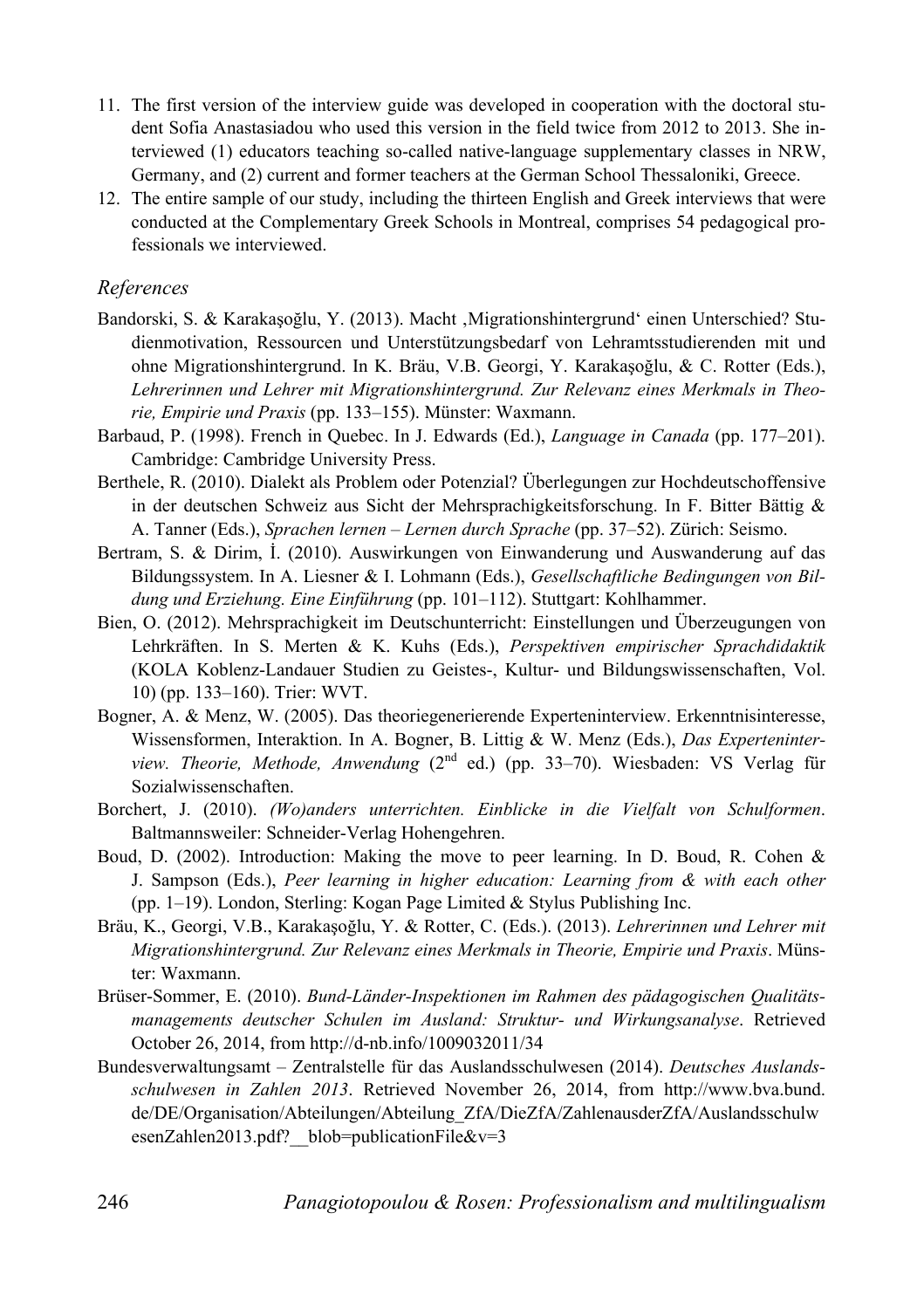- Charmaz, K. (2014). *Constructing Grounded Theory (Introducing Oualitative Methods)* ( $2<sup>nd</sup>$  ed.). London: Sage.
- Creese, A. & Blackledge, A. (2010). Translanguaging in the bilingual classroom: A pedagogy for learning and teaching? *The Modern Language Journal, 94*, 103–115.
- Dirim, I. (2010). Wenn man mit Akzent spricht, denken die Leute, dass man auch mit Akzent denkt oder so'. Zur Frage des (Neo)Linguizismus in den Diskursen über die Sprache(n) der Migrationsgesellschaft. In P. Mecheril, I. Dirim, M. Gomolla, S. Hornberg & K. Stojanov (Eds.), *Spannungsverhältnisse. Assimilationsdiskurse und interkulturell-pädagogische Forschung* (pp. 91–112). Münster: Waxmann.
- Dirim, İ., Hauenschild, K. & Lütje-Klose, B. (2008). Einführung: Ethnische Vielfalt und Mehrsprachigkeit an Schulen. In I. Dirim, K. Hauenschild, B. Lütje-Klose, J.M. Löser & I. Sievers (Eds.), *Ethnische Vielfalt und Mehrsprachigkeit an Schulen. Beispiele aus verschiedenen nationalen Kontexten* (pp. 9–21). Frankfurt a.M.: Brandes & Apsel.
- Duff, P. (2008). Heritage language education in Canada. In D.M. Brinton, O. Kagan & S. Bauckus (Eds.), *Heritage language education. A new field emerging* (pp. 71–90). London: Routledge.
- Fragoudaki, A. (1987). *Language and ideology: A sociological approach to the Greek language* [Greek]. Athen: Odysseas.
- Friebertshäuser, B. & Langer, A. (2010). Leitfaden- und erzählgenerierende Interviews. In B. Friebertshäuser, A. Langer & A. Prengel (Eds.), *Handbuch Qualitative Forschungsmethoden in der Erziehungswissenschaft* (pp. 439–441). Weinheim: Juventa.
- Fürstenau, S. & Huxel, K. (2014). *Mehrsprachigkeit für Lehrkräfte und pädagogische Fachkräfte im MIKS-Projekt*. Retrieved March 19, 2013, from https://www.uni-muenster.de/imperia/ md/content/ew/forschung/miks/erl\_uterungen\_zum\_fragebogen.pdf
- García, O. (2009). *Bilingual education in the 21th century: A global perspective*. West-Sussex: Wiley-Blackwell.
- García, O. & Li Wei (2014). *Translanguaging: Language, bilingualism and education.* London: Palgrave Pivot.
- Geißler, R. (2003). Multikulturalismus in Kanada Modell für Deutschland? *Aus Politik und Zeitgeschichte*, B26, 19–25.
- Georgi, V.B. (2013a). Empirische Forschung zu Lehrenden mit Migrationshintergrund, minority teachers und teachers of color. In K. Bräu, V.B. Georgi, Y. Karakasoğlu & C. Rotter (Eds.), *Lehrerinnen und Lehrer mit Migrationshintergrund. Zur Relevanz eines Merkmals in Theorie, Empirie und Praxis* (pp. 85–103). Münster: Waxmann.
- Georgi, V.B. (2013b). Selbstwirksamkeitsüberzeugungen von Lehrkräften mit Migrationshintergrund. Empirische Schlaglichter auf den Umgang mit Mehrsprachigkeit und kultureller Heterogenität. In K. Bräu, V.B. Georgi, Y. Karakasoğlu & C. Rotter (Eds.), *Lehrerinnen und Lehrer mit Migrationshintergrund. Zur Relevanz eines Merkmals in Theorie, Empirie und Praxis*  (pp. 223–241). Münster: Waxmann.
- Georgi, V.B., Ackermann, L. & Karakaş, N. (2011). *Vielfalt im Lehrerzimmer. Selbstverständnis und schulische Integration von Lehrenden mit Migrationshintergrund in Deutschland*. Münster: Waxmann.
- Gotterbarm, W. (2007). Arbeitsgruppe 4 .Die Heterogenität der Schüler an deutschen Auslandsschulen'. In Ländliche Heimvolksschule Mariaspring e.V. & Gewerkschaft Erziehung und Wissenschaft (Ed.), *Kultur- und Bildungsarbeit im Ausland: Impulse für die Schulentwicklung in Deutschland? Eine Dokumentation über die Tagung der Arbeitsgruppe Auslandsleh-*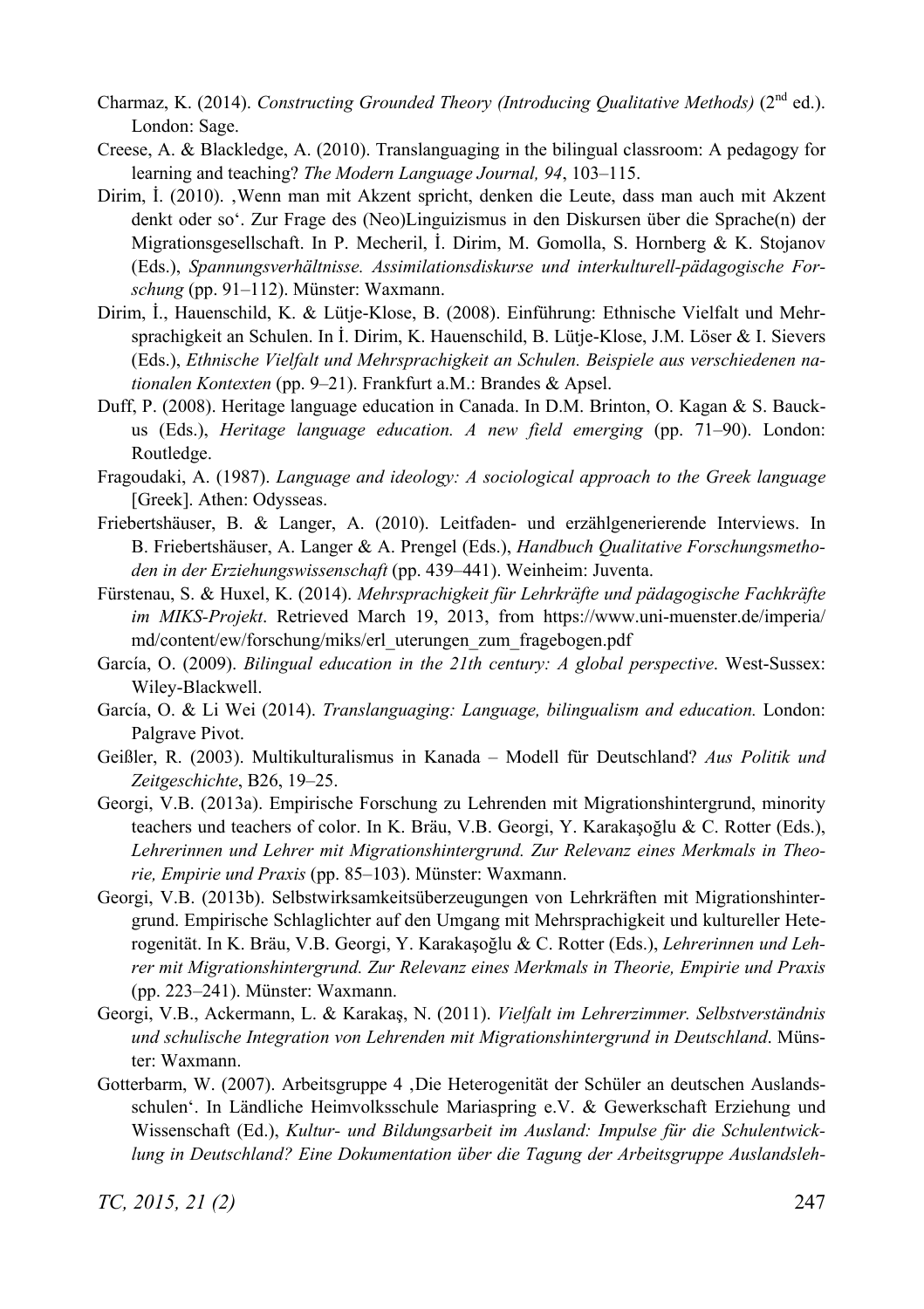*rer/Auslandslehrerinnen (AGAL) der Gewerkschaft Erziehung und Wissenschaft (GEW) und der Heimvolkshochschule Mariaspring, vom 17.–22. November 2006* (pp. 79–80). Bovenden: Ländliche Heimvolksschule Mariaspring.

- Heckmann, F. (2008). *Education and migration strategies for integrating migrant children in European schools and societies*. A synthesis of research findings for policy-makers. *An independent report submitted to the European Commission by the NESSE network of experts*. Retrieved April 12, 2015, from http://www.efms.uni-bamberg.de/pdf/NESEducationIntegra tionMigrants.pdf
- Heller, M. (1999). *Linguistic minorities and modernity: A sociolinguistic ethnography*. London: Longman.
- Heller, M. (2006). *Linguistic minorities and modernity: A sociolinguistic ethnography* (2<sup>nd</sup> ed.). London: Continuum.
- Karakasoğlu, Y. (2011). Lehrer, Lehrerinnen und Lehramtsstudierende mit Migrationshintergrund. In U. Neumann & J. Schneider (Eds.), *Schule mit Migrationshintergrund* (pp. 121– 135). Münster: Waxmann.
- König, J. (2010). Lehrerprofessionalität Konzepte und Ergebnisse der internationalen und deutschen Forschung am Beispiel fachübergreifender, pädagogischer Kompetenzen. In J. König & B. Hofmann (Eds.), *Professionalität von Lehrkräften. Was sollen Lehrkräfte im Lese- und Schreibunterricht wissen und können*? (pp. 40–105). Berlin: DGLS.
- Ländliche Heimvolksschule Mariaspring e.V. & Gewerkschaft Erziehung und Wissenschaft (Ed.) (2007). *Kultur- und Bildungsarbeit im Ausland: Impulse für die Schulentwicklung in Deutschland? Eine Dokumentation über die Tagung der Arbeitsgruppe Auslandslehrer/Auslandslehrerinnen (AGAL) der Gewerkschaft Erziehung und Wissenschaft (GEW) und der Heimvolkshochschule Mariaspring, vom 17.–22. November 2006*. Bovenden: Ländliche Heimvolksschule Mariaspring.
- Lengyel, D. & Rosen, L. (2012). Vielfalt im Lehrerzimmer?! Erste Einblicke in ein Lern-/Lehrund Forschungsprojekt mit Lehramtsstudentinnen mit Migrationshintergrund an der Universität Köln. In K. Fereidooni (Ed.), *Das interkulturelle Lehrerzimmer. Perspektiven neuer deutscher Lehrkräfte für den Bildungs- und Integrationsdiskurs* (pp. 71–87). Wiesbaden: Springer VS.
- Löser, J. M. (2010). *Der Umgang mit kultureller und sprachlicher Vielfalt an Schulen. Ein Vergleich zwischen Kanada, Schweden und Deutschland*. Frankfurt a.M.: Brandes & Apsel.
- Maitz, P. (2014). Kann soll darf die Linguistik der Öffentlichkeit geben, was die Öffentlichkeit will? In T. Niehr (Ed.), *Sprachwissenschaft und Sprachkritik. Perspektiven ihrer Vermittlung* (pp. 9–26). Bremen: Hempen.
- Marotzki, W. (2006). Leitfadeninterview. In R. Bohnsack, W. Marotzki & M. Meuser (Eds.), *Hauptbegriffe Qualitativer Sozialforschung* (2<sup>nd</sup> ed.) (p. 114). Opladen: Verlag Barbar Budrich.
- Merz-Atalik, K. (2014). Inklusiver Unterricht und migrationsbedingte Vielfalt. In G. Wansing & M. Westphal (Eds.), *Behinderung und Migration. Inklusion, Diversität, Intersektionalität* (pp. 159–175). Wiesbaden: Springer VS.
- MSW NRW (Ministerium für Schule und Weiterbildung des Landes Nordrhein-Westfalen). (2007). *Mehr Lehrkräfte mit Zuwanderungsgeschichte. Handlungskonzept*. Retrieved May 24, 2010, from http://www.schulministerium.nrw.de/ZBL/Wege/Zuwanderungsgeschichte/ Handlungskonzept.pdf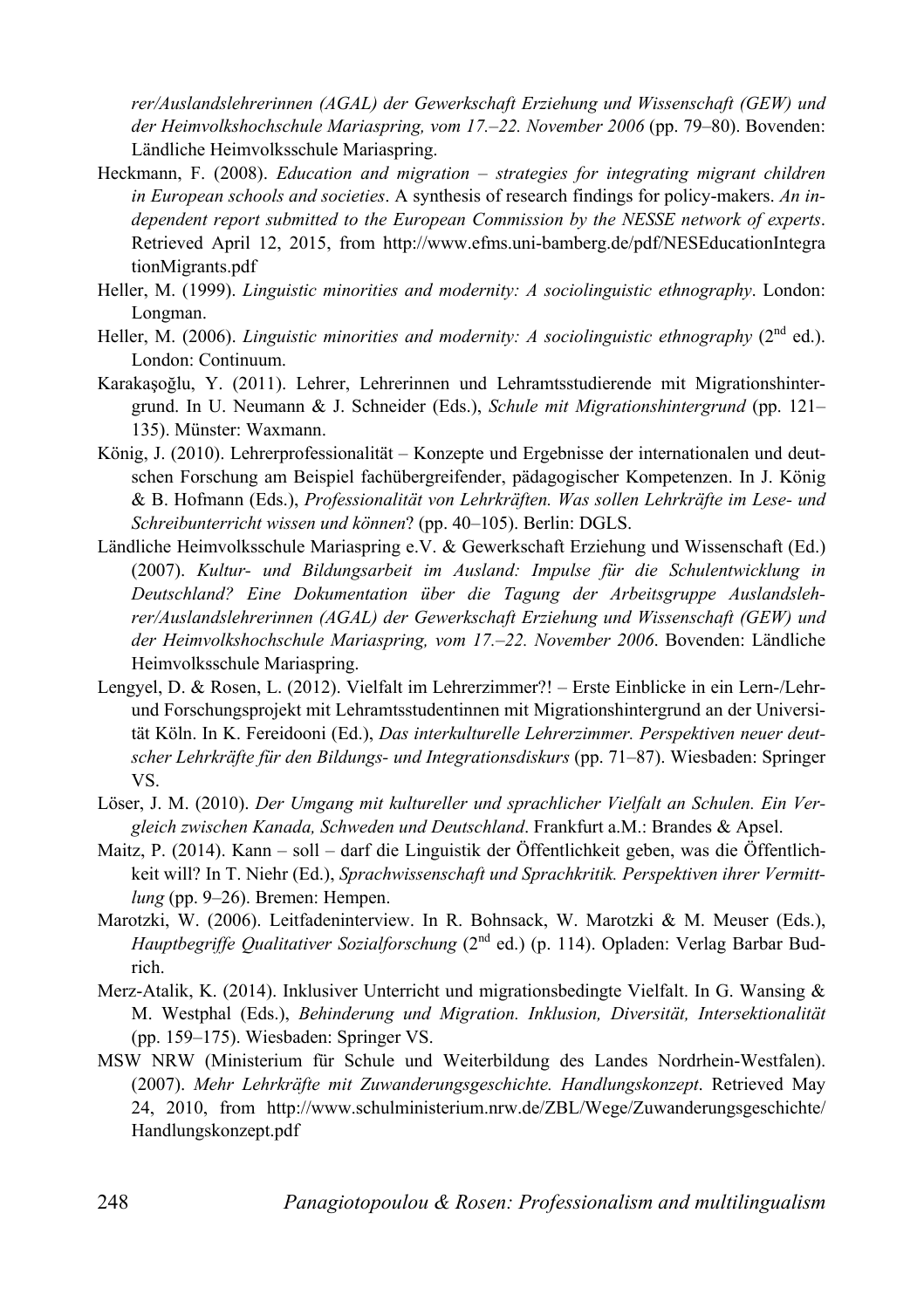- MSW NRW (Ministerium für Schule und Weiterbildung des Landes Nordrhein-Westfalen). (2010). Mehr Lehrkräfte mit Zuwanderungsgeschichte. Fortschreibung des Handlungskonzepts. Retrieved March 20, 2014, from http://www.schulministerium.nrw. de/docs/LehrkraftNRW/Lehrkraefte-mit-Zuwanderungsgeschichte/Handlungskonzept /Handlungskonzept.pdf
- Nittel, D. (2011). Von der Profession zur sozialen Welt pädagogisch Tätiger? Vorarbeiten zu einer komparativ angelegten Empirie pädagogischer Arbeit. *Zeitschrift für Pädagogik*, *Beiheft*, 57, 40–59.
- OECD. (2014). *PISA 2012 Ergebnisse: Exzellenz durch Chancengerechtigkeit. Allen Schülerinnen und Schülern die Voraussetzungen zum Erfolg sichern (Vol. II)*. Paris: Organisation für wirtschaftliche Zusammenarbeit und Entwicklung. Retrieved April 12, 2015, from http://dx.doi.org/10.1787/9789264207486-de
- Panagiotopoulou, A. & Rosen, L. (2015a). Professionalisierung durch (familiale) Migrationserfahrung und Mehrsprachigkeit? Von biographischen Ressourcen zur biographisch gestützten Reflexion pädagogischer Praxis. In Y. Karakasoğlu & P. Mecheril (Eds.), *Pädagogische Professionalität in der Migrationsgesellschaft*. Wiesbaden: Springer VS. Manuskript eingereicht zur Publikation.
- Panagiotopoulou, A. & Rosen, L. (2015b). Sprachen werden benutzt, um sich auch gewissermaßen abzugrenzen von anderen Menschen' – Lehramtsstudierende mit Migrationshintergrund plädieren für einsprachiges Handeln im schulichen Kontext. In T. Geier & K.U. Zaborowski (Eds.), *Migration: Auflösungen und Grenzziehungen – Perspektiven einer erziehungswissenschaftlichen Migrationsforschung* (Studien zur Schul- und Bildungsforschung, Vol. 51). Wiesbaden: Springer VS (im Druck).
- Rotter, C. (2014). *Zwischen Illusion und Schulalltag. Berufliche Fremd- und Selbstkonzepte von Lehrkräften mit Migrationshintergrund*. Wiesbaden: Springer VS.
- Schlickum, C. (2013). Professionelle Orientierungen von Lehramtsstudierenden mit und ohne Migrationshintergrund im Umgang mit sprachlicher Vielfalt. In K. Bräu, V.B. Georgi, Y. Karakaşoğlu & C. Rotter (Eds.), *Lehrerinnen und Lehrer mit Migrationshintergrund. Zur Relevanz eines Merkmals in Theorie, Empirie und Praxis* (pp. 107–117). Münster: Waxmann.
- Schmidt, C. (2009). Analyse von Leitfadeninterviews. In U. Flick, E.v. Kardorff & I. Steinke (Eds.), *Qualitative Forschung: Ein Handbuch* (pp. 447–456). Reinbeck: Rowohlt.
- Schmidt, C. (2011). Multilingualismus in kanadischen Schulen. In U. Neumann & J. Schneider (Eds.), *Schule mit Migrationshintergrund* (pp. 80–89). Münster: Waxmann.
- Sears, A. (2012). Canada, citizenship education and multiculturalism. In J.A. Banks (Ed.), *Encyclopedia of diversity in education* (pp. 292–296). Thousand Oaks, CA: Sage.
- Stanat, P., Rauch, D. & Segeritz, M. (2010). Schülerinnen und Schüler mit Migrationshintergrund. In E. Klieme, C. Artelt, J. Hartig, N. Jude, O. Köller, M. Prenzel, W. Schneider & P. Stanat (Eds.), *PISA 2009. Bilanz nach einem Jahrzehnt* (pp. 200–230). Münster: Waxmann.
- Taylor, C. (1993). *Multikulturalismus und die Politik der Anerkennung* (2<sup>nd</sup> ed.). Frankfurt a.M.: Fischer.
- Wischmeier, I. (2012). 'Teachers' Beliefs': Überzeugungen von (Grundschul-)Lehrkräften über Schüler und Schülerinnen mit Migrationshintergrund – Theoretische Konzeption und empirische Überprüfung. In W. Wiater & D. Manschke (Eds.), *Verstehen und Kultur. Mentale Modelle und kulturelle Prägungen* (pp. 167–189). Wiesbaden: Springer VS.